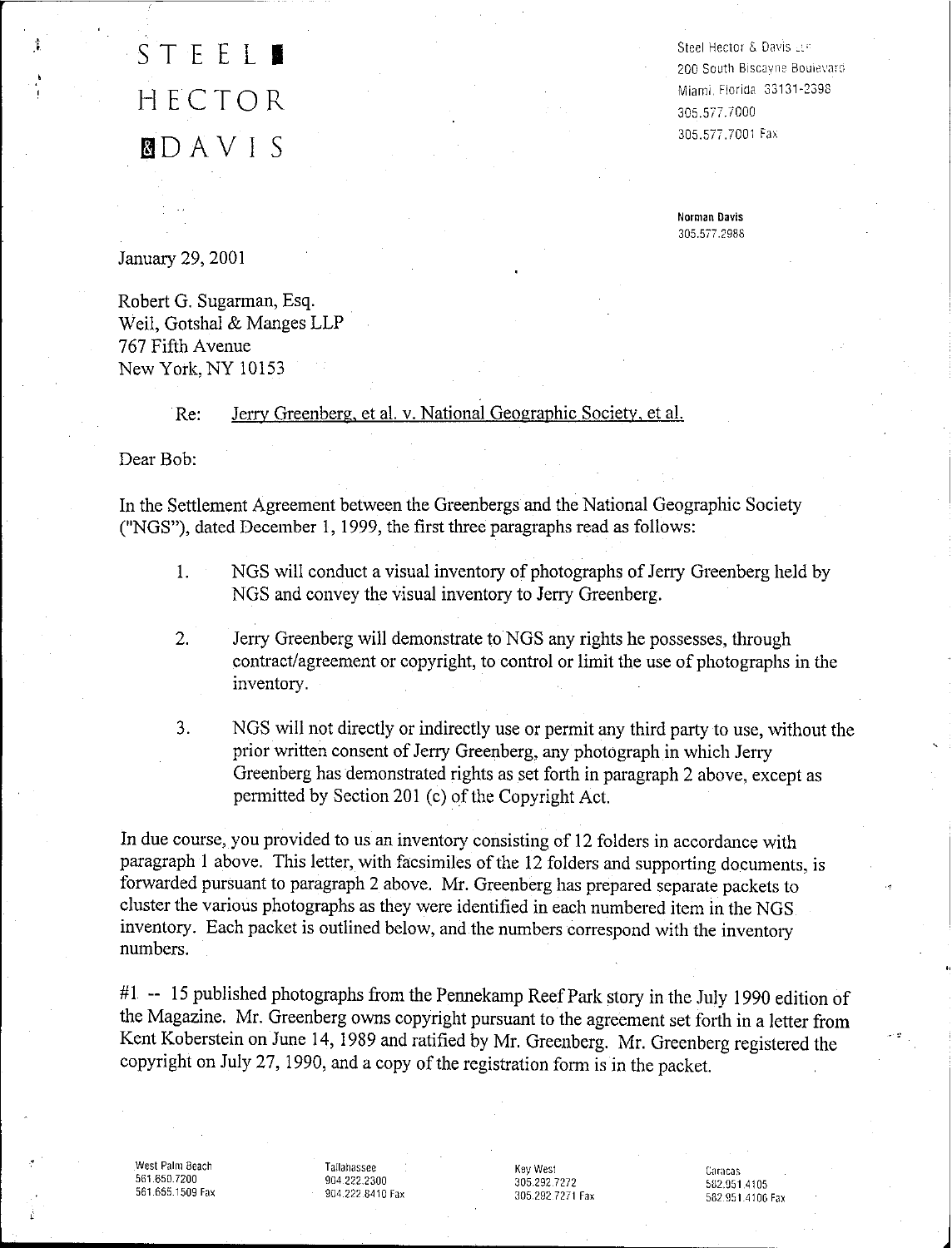STEEL**1** HECTOR **BDAVIS**<br>Isocratocondicities and property

Robert G. Sugarman Esquire January 29, 2001 Page 2

#2 --76 unpublished photographs related to the Pennekamp Reef Park story in the July 1990 edition of the Magazine. Pursuant to the Koberstein letter of June 14, 1989, copyright in all photographs vested in Mr. Greenberg after publication of the article. The agreement provided that all photographs were to be returned to Mr. Greenberg, and that the Society could retain copies of some of the photographs ("reference selects") for reference purposes only. In a letter dated November 16, 1989, Mr. Koberstein clarified that the reference selects would be lowquality dupes and that none of the photographs would be used without Mr. Greenberg's permission. A copy of the registration form for the photographs is included in the packet.

#3 -- 36 unpublished photographs related to the Sea Lab 1964 project. Mr. Greenberg asserts no rights pursuant to the Settlement Agreement.

#4 -- 4 unpublished photographs related to Key Largo. Mr. Greenberg asserts no rights pursuant to the Settlement Agreement.

#5 **--** 14 published photographs for the Florida Underwater Wilderness story in Traveler Magazine for December 1985. Mr. Greenberg owns all rights to the photographs pursuant to an agreement dated June 8, 1984 that was executed by Robert Gilka for the Society. The Society purchased one-time reproduction rights.

#6 -- One published photograph (1G975) and three unpublished photographs (JG964, JG976, JG984). On July 3,1989, the Society assigned all right, title and interest, including copyright, in the photographs bearing those file numbers to Mr. Greenberg.

#7 -- 10 published photographs for the Sharks: Wolves of the Sea story in February 1968. All right, title and interest, including copyright, was transferred to Mr. Greenberg on December 18, 1985.

#8 -- 8 published photographs for the Buck Island story in May 1971. All right, title and interest, including copyright, was transferred to Mr. Greenberg on December 18, 1985.

#9 -- 37 published photographs for two stories in the January 1962 issue of the Magazine. All right, title and interest, including copyright, was transferred to Mr. Greenberg on December 18, 1985.

#10 **--** 2 published photographs relating to the Virgin Islands. Mr. Greenberg asserts no rights pursuant to the Settlement Agreement.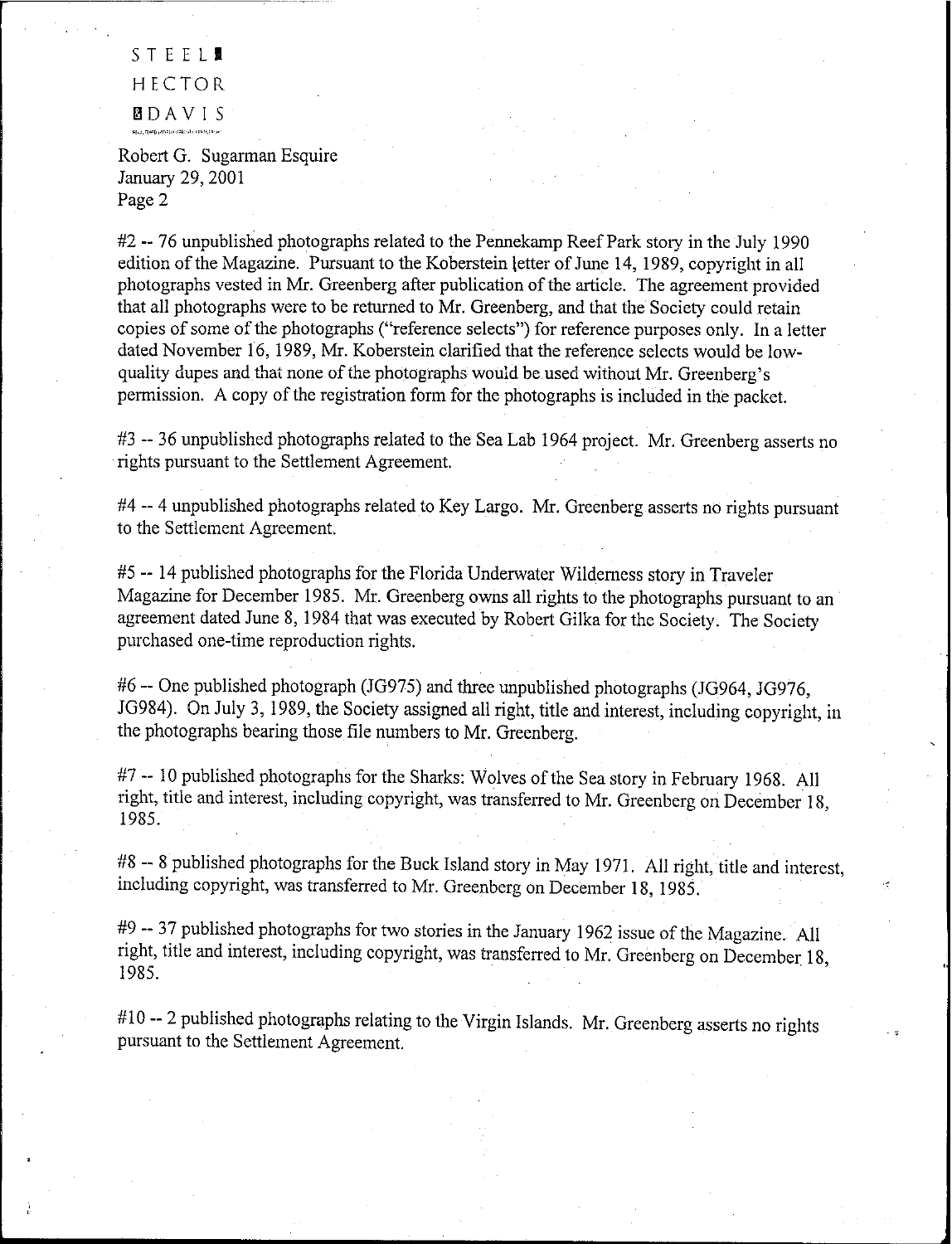STEELI HECTOR **BDAVIS** 

Robert G. Sugarman Esquire January 29, 2001 Page 3

#11 **--** 39 unpublished photographs relating to the Pennekamp Park story. Mr. Greenberg asserts no rights pursuant to the Settlement Agreement.

#12 -- 17 unpublished photographs relating to the Pennekamp Park story. Mr. Greenberg asserts no rights pursuant to the Settlement Agreement.

If your client has questions or challenges with respect to the rights demonstrated above, or if the rights are sufficiently delineated, please let us know as soon as possible.

·

,.

Sincerely,

;'r-~  $\sim$  f  $\sim$  $\sim$ Norman Davis

Enclosures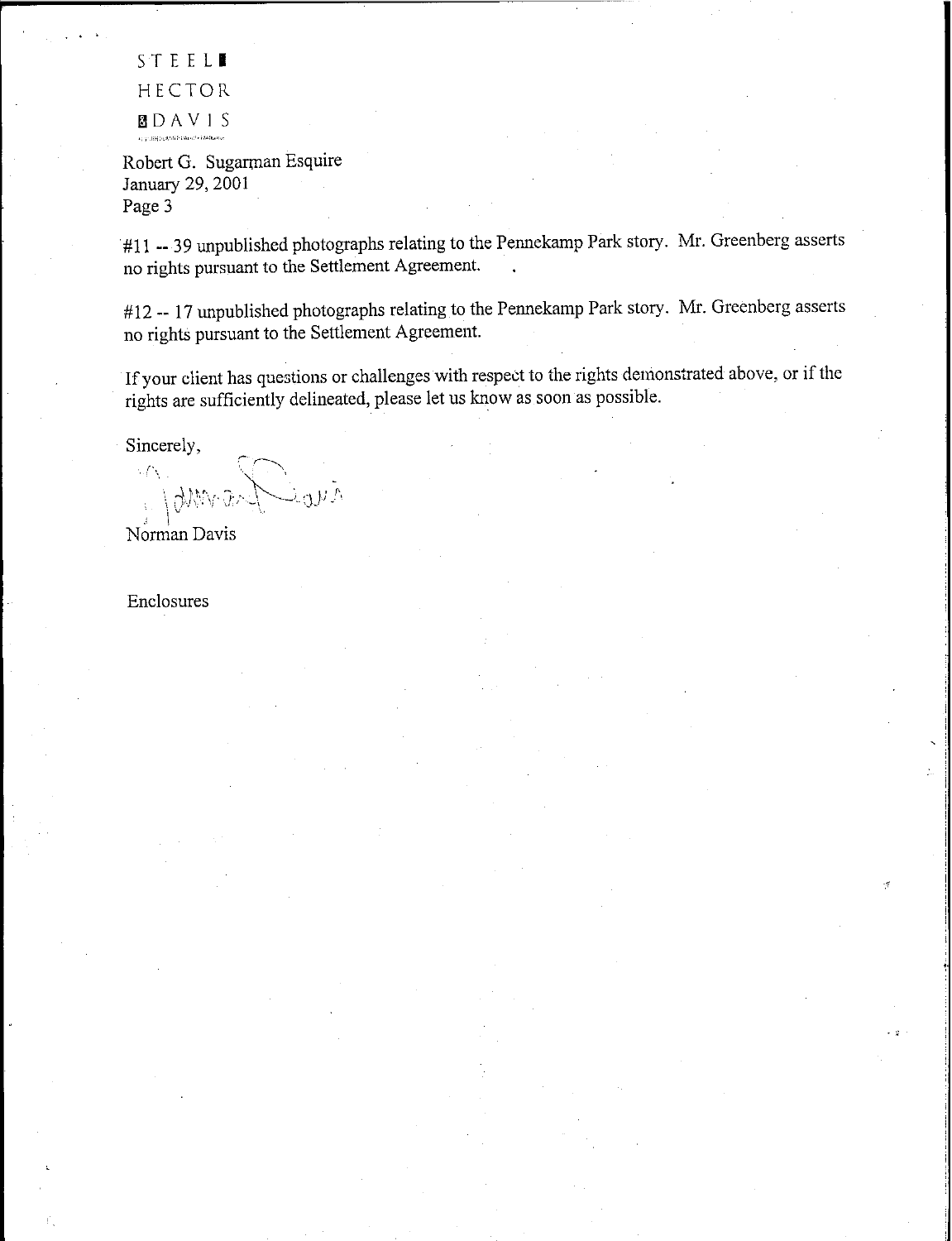### STEEL. HECTOR gDA V I S

Steel Hector & Davis .: e 200 South Biscayne Boujevard Miami, FlOrida 3313l-239B 305.577.7000 305.577.7001 Fax

**Norman Davis** 305.577.2988

January 29, 2001

Robert G. Sugarman, Esq. Weil, Gotshal & Manges LLP 767 Fifth Avenue New York, NY 10153

#### Re: Jerry Greenberg. et al. v. National Geographic Society, et al.

Dear Bob:

In the Settlement Agreement between the Greenbergs and the National Geographic Society ("NGS"), dated December I, 1999, the first three paragraphs read as follows:

- 1. NGS will conduct a visual inventory of photographs of Jerry Greenberg held by NGS and convey the visual inventory to Jerry Greenberg.
- 2. Jerry Greenberg will demonstrate to NGS any rights he possesses, through contract/agreement or copyright, to control or limit the use of photographs in the inventory.
- 3. NGS will not directly or indirectly use or permit any third party to use, without the prior written consent of Jerry Greenberg, any photograph in which Jerry Greenberg has demonstrated rights as set forth in paragraph 2 above, except as permitted by Section 201 $(c)$  of the Copyright Act.

In due course, you provided to us an inventory consisting of 12 folders in accordance with paragraph 1 above. This letter, with facsimiles of the 12 folders and supporting documents, is forwarded pursuant to paragraph 2 above. Mr. Greenberg has prepared separate packets to cluster the various photographs as they were identified in each numbered item in the NGS inventory. Each packet is outlined below, and the numbers correspond with the inventory numbers.

#I -- 15 published photographs from the Pennekamp Reef Park story in the July 1990 edition of the Magazine. Mr. Greenberg owns copyright pursuant to the agreement set forth in a letter from Kent Koberstein on June 14, 1989 and ratified by Mr. Greenberg. Mr. Greenberg registered the copyright on July 27, 1990, and a copy of the registration form is in the packet.

West Palm Beach 561.650.7200 561,655,1509 Fax

Tallahassee 904.222,2300 904.222,8410 Fax KeyWest 305.292.7272 305.292.7271 Fax Caracas 582,951.4105 582,951.4106 Fax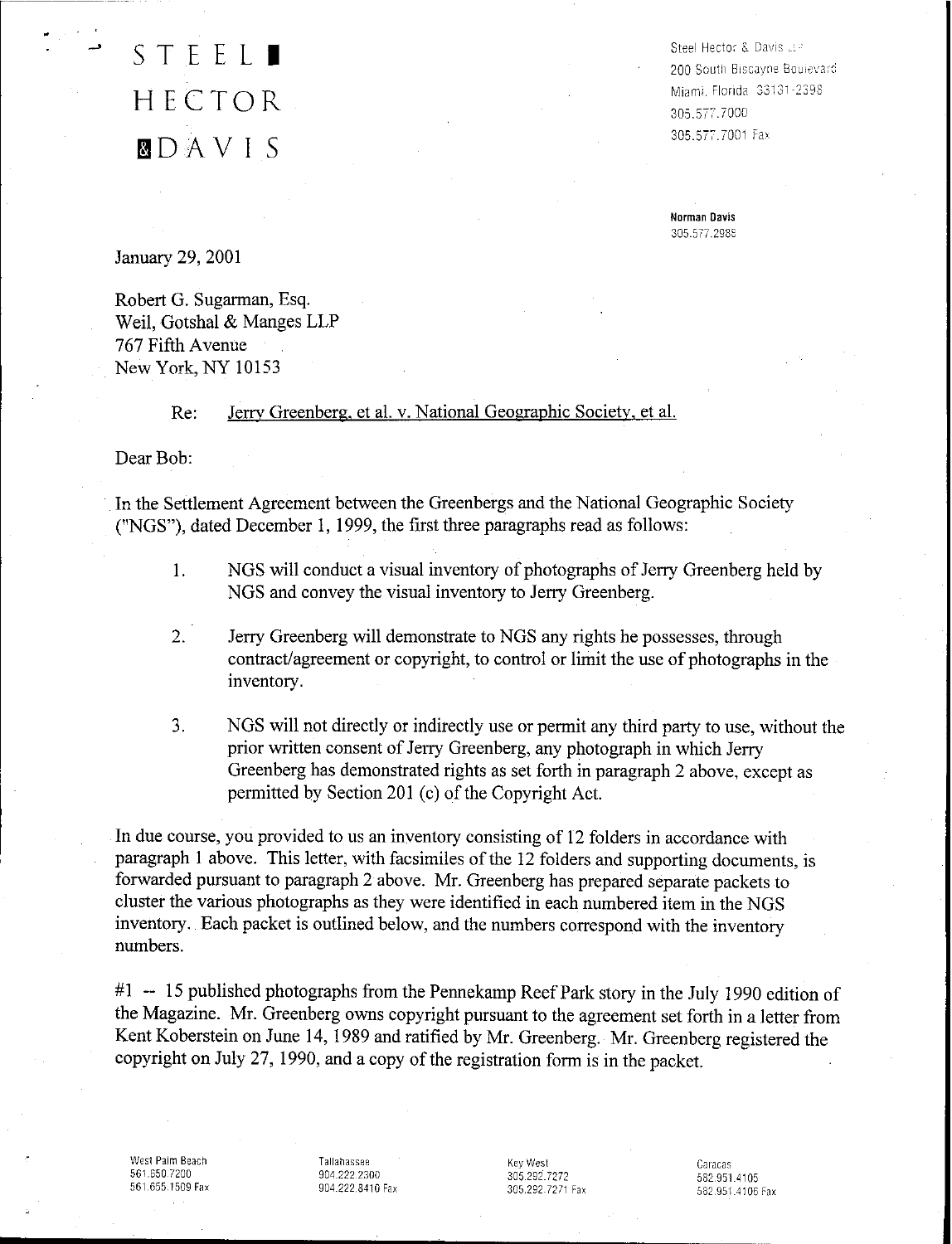STEEL<sup>1</sup> HECTOR IilOA V IS

· ,"

Robert G. Sugarman Esquire January 29, 2001 Page 2

#2 -- 76 unpublished photographs related to the Pennekamp Reef Park story in the July 1990 edition of the Magazine. Pursuant to the Koberstein letter of June 14, 1989, copyright in all photographs vested in Mr. Greenberg after publication of the article. The agreement provided that all photographs were to be returned to Mr. Greenberg, and that the Society could retain copies of some of the photographs ("reference selects") for reference purposes only. In a letter dated November 16, 1989, Mr. Koberstein clarified that the reference selects would be lowquality dupes and that none of the photographs would be used without Mr. Greenberg's permission. A copy of the registration form for the photographs is included in the packet.

#3 -- 36 unpublished photographs related to the Sea Lab 1964 project. Mr. Greenberg asserts no rights pursuant to the Settlement Agreement.

#4 -- 4 unpublished photographs related to Key Largo. Mr. Greenberg asserts no rights pursuant to the Settlement Agreement.

#5 -- 14 published photographs for the Florida Underwater Wilderness story in Traveler Magazine for December 1985. Mr. Greenberg owns all rights to the photographs pursuant to an agreement dated June 8, 1984 that was executed by Robert Gilka for the Society. The Society purchased one-time reproduction rights.

#6 -- One published photograph (JG975) and three unpublished photographs (JG964, JG976, JG984). On July 3, 1989, the Society assigned all right, title and interest, including copyright, in the photographs bearing those file numbers to Mr. Greenberg.

#7 -- 10 published photographs for the Sharks: Wolves of the Sea story in February 1968. All right, title and interest, including copyright, was transferred to Mr. Greenberg on December 18, 1985.

#8 -- 8 published photographs for the Buck Island story in May 1971. All right, title and interest, including copyright, was transferred to Mr. Greenberg on December 18, 1985.

#9 -- 37 published photographs for two stories in the January 1962 issue of the Magazine. All right, title and interest, including copyright, was transferred to Mr. Greenberg on December 18, 1985.

#10 -- 2 published photographs relating to the Virgin Islands. Mr. Greenberg asserts no rights pursuant to the Settlement Agreement.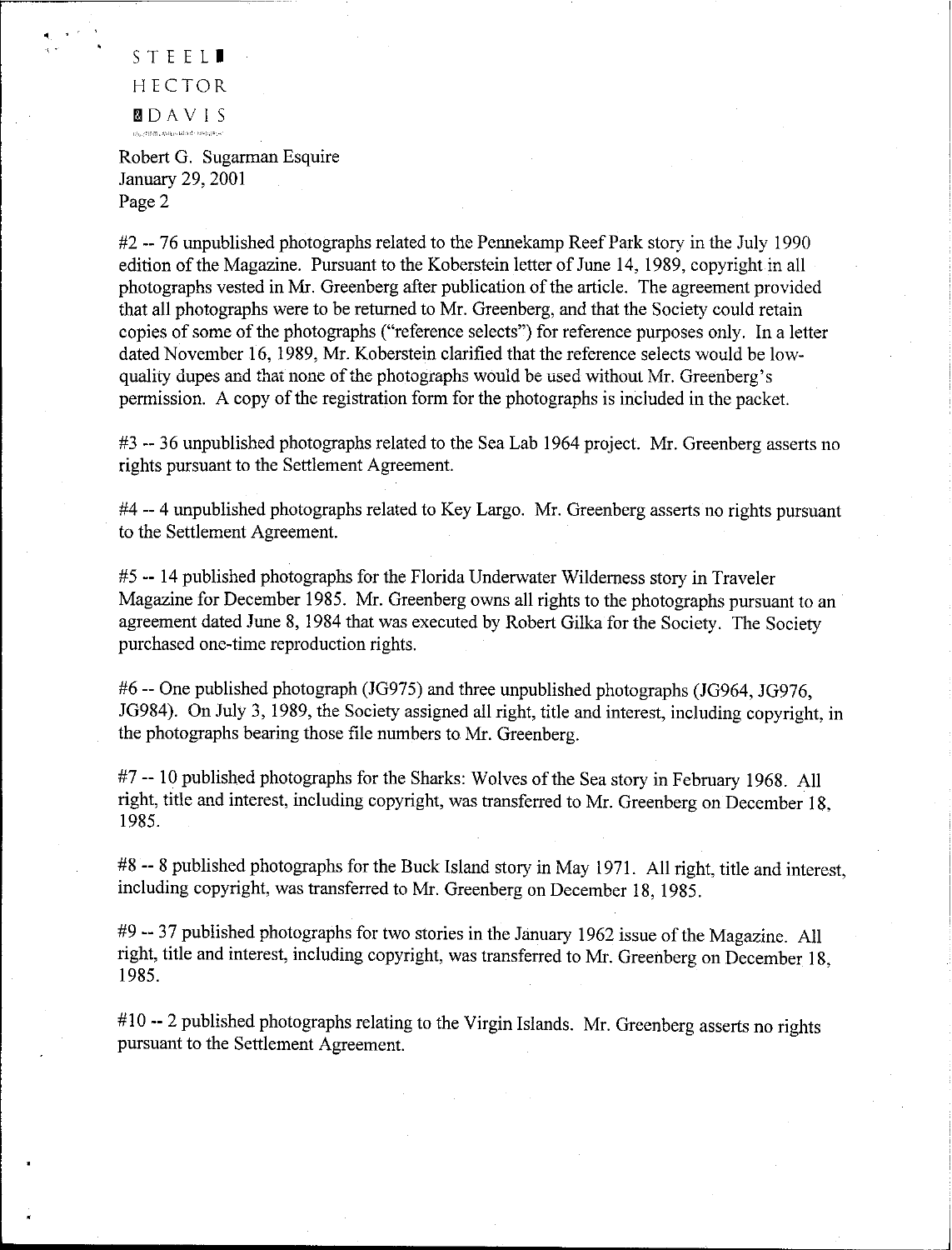STEEL<sup>1</sup> HECTOR  $\sum_{\text{currents}}\Delta\text{V}$  IS

• •

Robert G. Sugarman Esquire January 29, 2001 Page 3

 $#11 - 39$  unpublished photographs relating to the Pennekamp Park story. Mr. Greenberg asserts no rights pursuant to the Settlement Agreement

#12 -- 17 unpublished photographs relating to the Pennekamp Park story. Mr. Greenberg asserts no rights pursuant to the Settlement Agreement

If your client has questions or challenges with respect to the rights demonstrated above, or if the rights are sufficiently delineated, please let us know as soon as possible.

Sincerely,

 $\subset$   $\sim$ egy.)

Norman Davis

Enclosures

..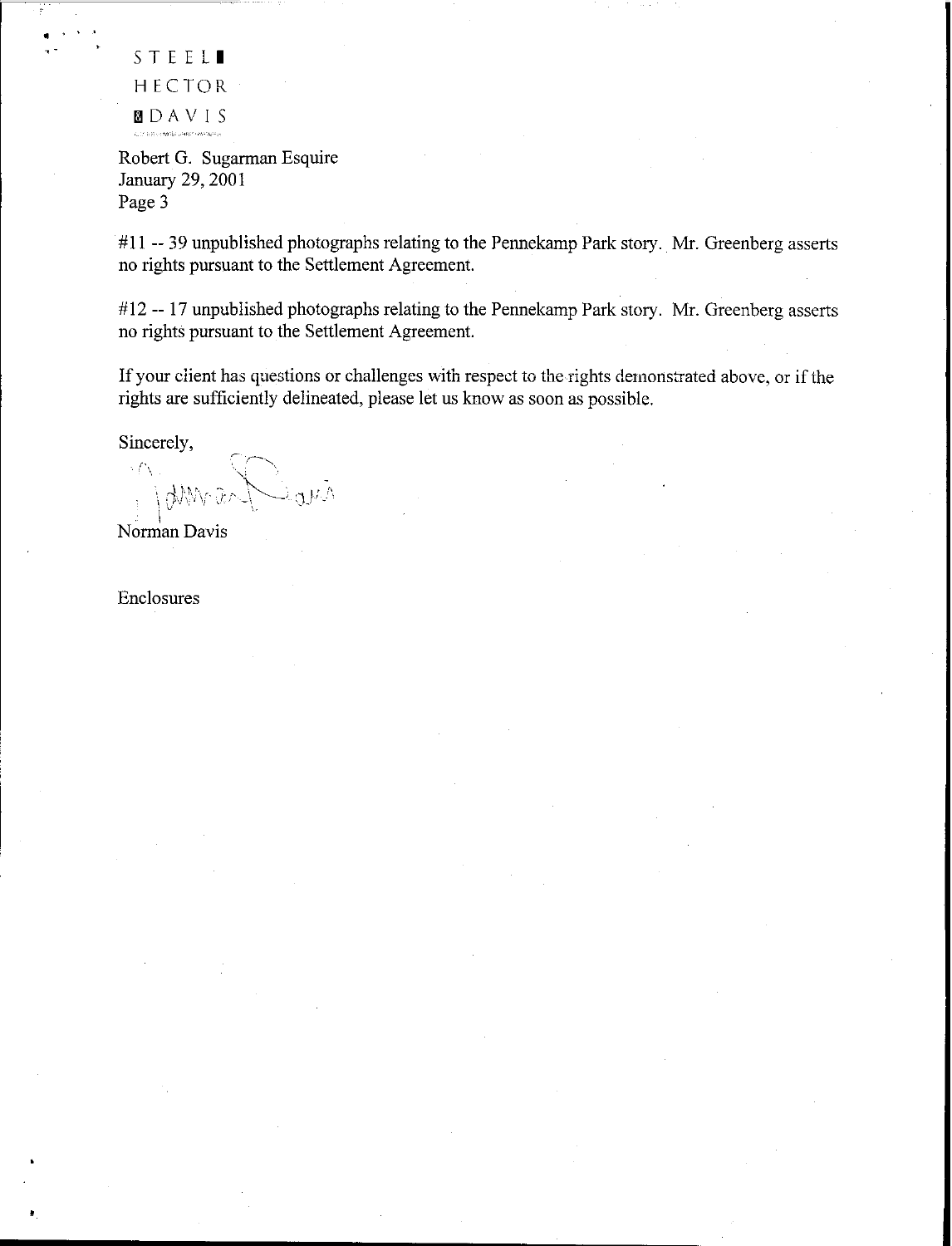Robert G. Sugarman Esquire January 29, 2001 Page 4

bee: Jerry Greenberg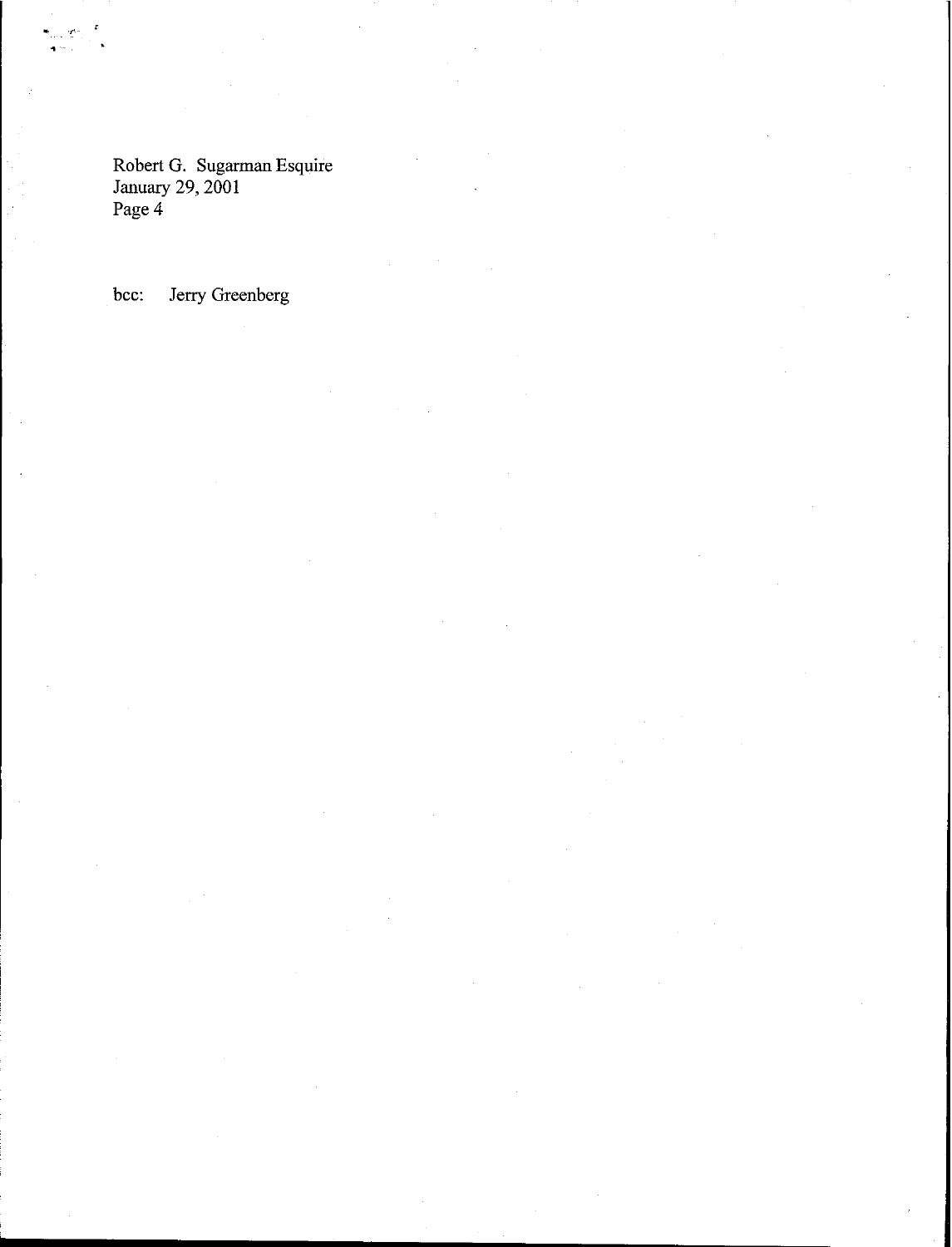### STEEL<sup>1</sup> HECTOR **DD** A V I S

Steel Hector & Davis LLP 200 South Biscayne Boulevard Miami, Florida 33131-2398 305.577.7000 305.577.7001 Fax

**Norman Davis** 305.577.2988

May 2, 2001

Robert G. Sugarman, Esq. Weil, Gotshal & Manges LLP 767 Fifth Avenue New York, NY 10153

#### Re: Jerry Greenberg, et al. v. National Geographic Society, et al.

Dear Bob:

You previously sent to us, pursuant to the settlement agreement with reference to Counts I and II, an inventory ("inventory" in the discussion below) of what purportedly were all photographic materials in the Society's archives that in one way or another originated from Mr. Greenberg's cameras. We responded by producing documentation in support of Mr. Greenberg's republication rights to various items in the inventory.

Mr. Greenberg has provided us with information as to a number of photographs that were not included in the inventory but that have been used in the past by the Society, or that have existed in the Society's files, and that presumably are still within its possession. The essential purpose of this letter is to alert the Society to the existence, or possible existence, in its archives of additional materials that it should safeguard against further use. Some of the discussion below pertains to photographs and visual materials that may actually have been returned to Mr. Greenberg and are merely being flagged here for future reference. Our working assumption is that all original materials (chromes or dupes) have been returned; if, in any of the situations discussed below any original materials (or materials owned by Mr. Greenberg) still exist in the Society's archives, they should be returned to Mr. Greenberg. To the extent that any of the additional photographs are in the archive, it is disappointing, to say the least, that they were not previously accounted for. The discussion below relates to the numerous photographic exhibits that are enclosed with this letter, and each will be mentioned briefly.

Folder #1

In 1970, II photographs from Mr. Greenberg's personal files were used in the "Vacationland U.S.A." book published by the Society, The usage was limited to that book. The chromes were returned to him in due course, but one photograph was later re-used as discussed in #2 below. f

West Palm Beach 561.650.7200 561.655.1509 Fax Tallahassee 904.222.2300 904.222.8410 Fax

**l \_**

Key West 305.292.7272 305,292,7271 Fax

Caracas 582.951.4105 582.951.4106 Fax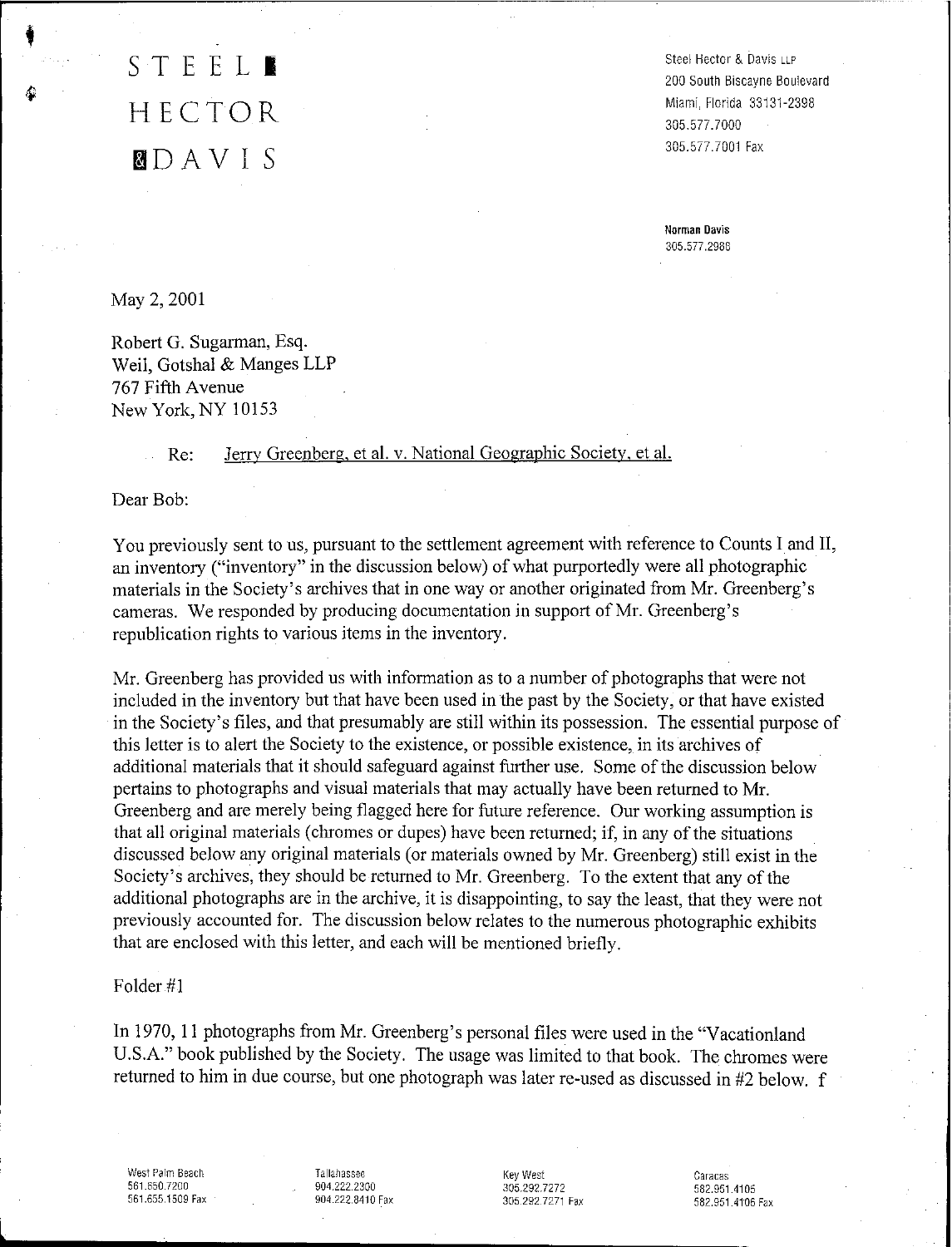STEEL<sup>1</sup> HECTOR filDAVIS .<br>In the tree of linking of langua it you an interfered that the purpose of the system of the state of the state i

Robert G. Sugarman, Esquire May 2, 2001 Page 2

any visual materials regarding the 11 photographs are on file they should be flagged against reuse, and returned if under the Society's control.

#### Folder #2

The color photograph shown in the folder appeared in the "Vacationland U.S.A." book mentioned above. In May of 1970, the photograph appeared in the Society's monthly magazine as part of a promotion for the vacation book. That use was not authorized in advance. This experience illustrates that, notwithstanding the return to Mr. Greenberg of his chromes, other usable materials were retained by the Society. The photograph should be flagged against re-use, and returned if under the Society's control.

#### Folder #3

The color photograph shown in the folder first appeared in the Society's "World Beneath the Sea" in 1967. In 1975, Mr. Greenberg and the Society negotiated a one-time re-use of the photograph in a special membership promotion booklet. The Society's payment voucher even uses a Greenberg file number, JG-972. Any materials still on file should be returned.

#### Folder #4

In 1970, the Society used one Greenberg photograph in its book "Undersea Treasures," and paid him for the use. Twenty-seven photographs were submitted to the Society at the time for possible use in the book. The photographs should be returned if under the Society's control.

#### Folder #5

The color photograph shown in the folder was used in Traveler Magazine in 1985. In 1994, the Society published the photograph again, without permission, in the same magazine. In correspondence contained in the folder, Mr. Greenberg accepted payment and an apology for the unauthorized use, but he also insisted on the return of all of his materials. Later in 1994, 14 duplicate transparencies were returned, but he believes that others exist. Any photograph from the 1985 publication should be flagged against re-use, and returned if under the Society's control.

Folder #6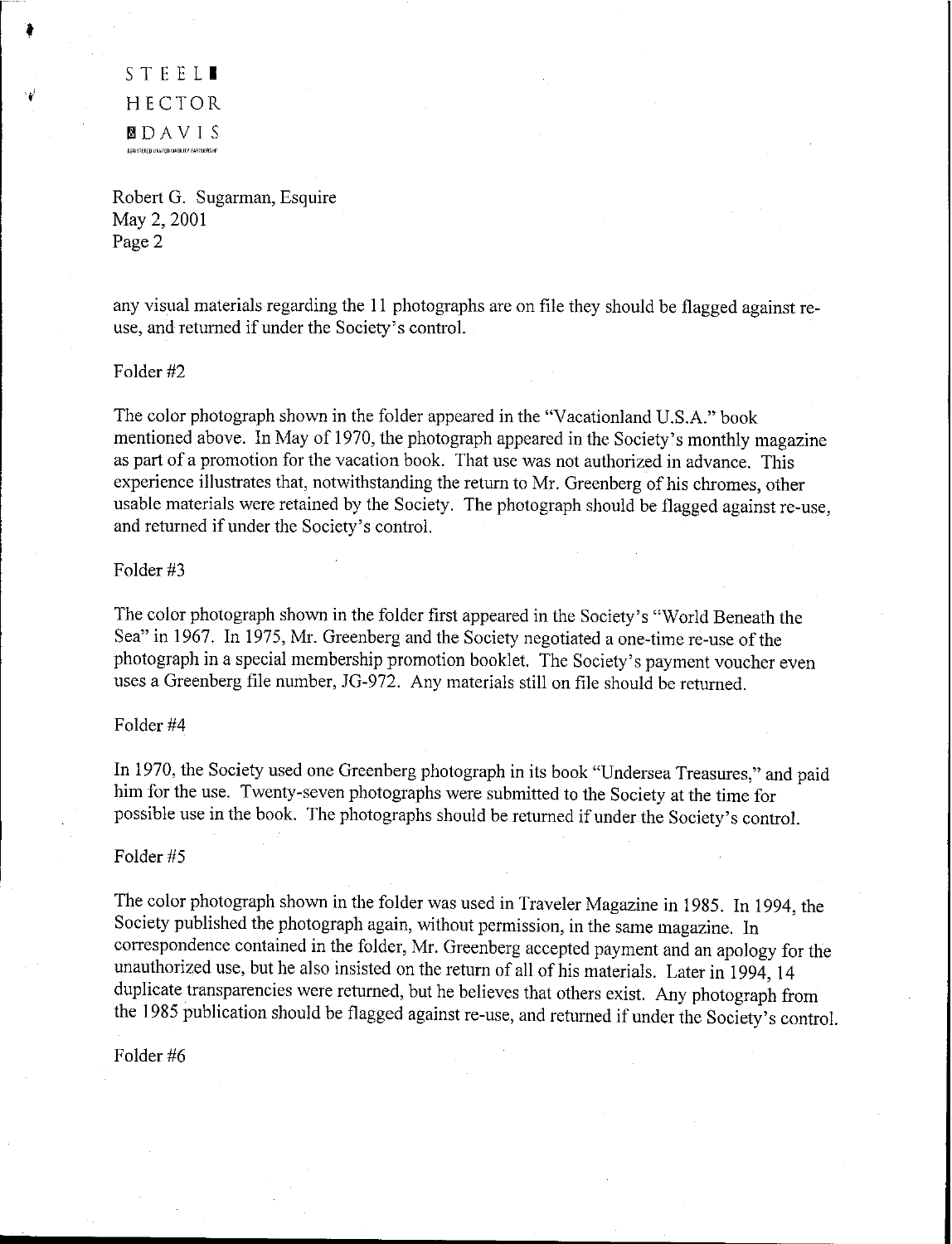STEEL. HECTOR **BDAVIS** 

Robert G. Sugarman, Esquire May 2, 2001 Page 3

The shark photographs shown in the folder, from Mr. Greenberg's personal file, were submitted in 1963 to supplement coverage for an article. The seven photographs were not used in the article, but he has no record that they were returned. The photographs should be flagged against re-use, and returned if under the Society's control.

#### Folder #7

The 26 color photographs shown in the folder all originally appeared in two articles in the Society's magazine for which Mr. Greenberg provided coverage. They were republished in the 1965 and 1969 editions ofthe Society's book "Wondrous World of Fishes." The photographs were included in the inventory provided by the Society, but we are listing them here because of the re-use that occurred. Copyright in all of the photographs was assigned to Mr. Greenberg in 1985. All of the photographs should be flagged against re-use, and returned if under the Society's control.

#### Folder #8

The seven color photographs shown in the folder, all from Mr. Greenberg's personal files, were used in the Society's book "Wondrous World of Fishes" in 1965 and 1969. The Society returned the originals but apparently retained dupes of each photograph. One photograph was used subsequently without permission. All of the photographs should be flagged against re-use, and returned if under the Society's control.

#### Folder #9

The 20 color photographs shown in the folder, all from Mr. Greenberg's personal files, were used with permission in the 1967 and 1973 versions of the Society's "World Beneath the Sea." It is not clear whether the originals were returned. It is less clear whether any dupes were retained. All of this material should be flagged against re-use, and returned if under the Society's control.

#### Folder #10

This folder is included to indicate 12 color photographs that were not included in the Society's inventory, but that are not challenged by Mr. Greenberg as to ownership or use.

Folder #11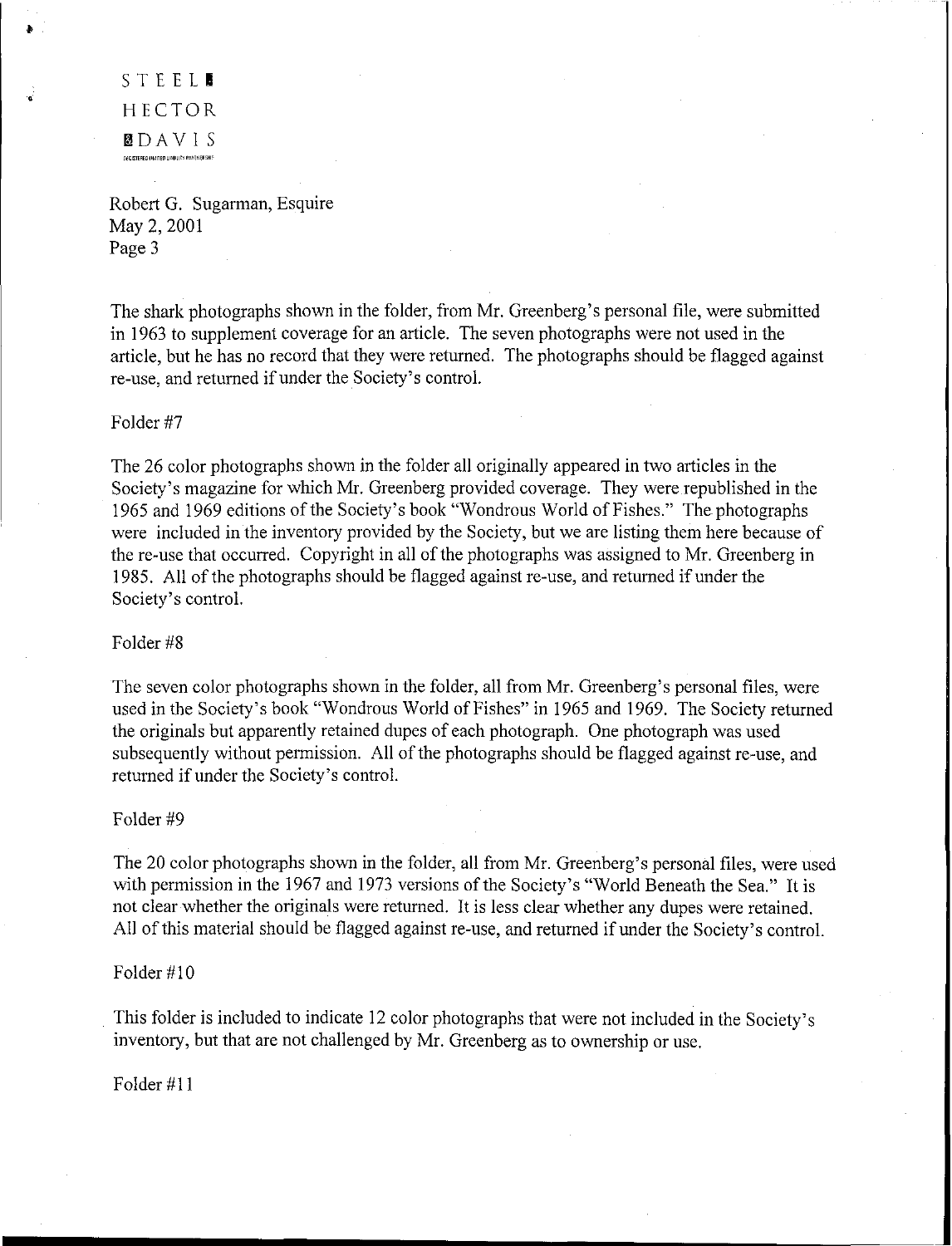STEEL**I** HECTOR filDAVIS "l",-,EREOlIwmOLIOiILITYPARmf""Ir

•

Robert G. Sugarman, Esquire May 2, 2001 Page 4

The color photograph shown in the folder (or one like it) was loaned to Dave Bridge so he could make a personal print for his own use. It appeared, with Mr. Greenberg's consent, in the 1947- 1969 Cumulative Index of the Society's monthly magazine. The photograph was not included in the Society's inventory. The photograph should be flagged against re-use, and returned if under the Society's control.

#### Folder #12

In the inventory, 60 "selects" pulled by the Society in 1961 from a group of photographs taken by Mr. Greenberg for the Key Largo story (the selects were not used in the article) were identified. The color photograph shown in the folder was also in the Key Largo group but was not listed in the inventory. It was not one of the "selects" chosen by editor Bill Garrett in 1961, and Mr. Greenberg is thus the owner pursuant to the written assignment to which he agreed. The photograph was published in an article in the Society's monthly magazine in November 1963. The photograph should be flagged against any further re-use, and returned if under the Society's control.

#### Folder #13

The color photograph shown in the folder is another in the Key Largo group, discussed above, that was not listed in the inventory and was not one of the Garrett "selects." Mr. Greenberg owns rights to the photograph. The photograph was published in an article in the Society's monthly magazine in August 1963. The photograph should be flagged against any further re-use, and returned if under the Society's control.

#### Folder #14

The two color photographs shown in the folder were published in 1964 in the June issue of the monthly magazine. These photographs were not included in the Society's inventory, but they are not challenged by Mr. Greenberg as to ownership or use.

#### Folder #15

The color photographs shown in the folder was published originally in "Wondrous World of Fishes" in 1965. A letter from the Society to Mr. Greenberg in that year indicated that the original chrome for the photograph was returned to him. In the National Geographic School Bulletin of February 1970, however, the photograph appeared again without consultation, but Mr.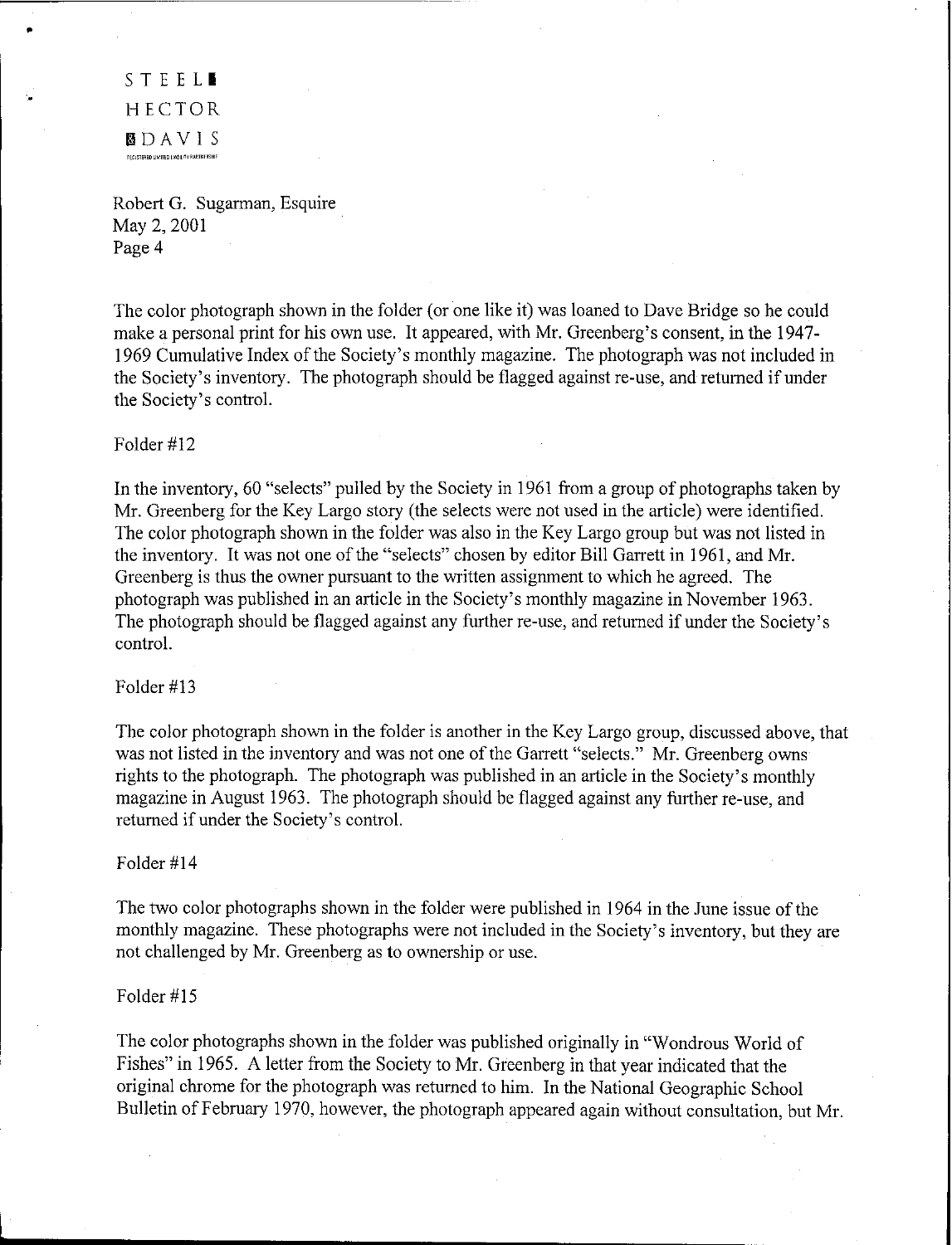STEEL. HECTOR **B**DAVIS<br>Hassterburinted.uasuuty.partarashif

,.

"

Robert G. Sugarman, Esquire May 2, 2001 Page 5

Greenberg accepted payment after the fact. The photograph should be flagged against re-use, and returned if under the Society's control.

Folder #16

The two color photographs shown in the folder were published originally in 1972 in the Society's book "Treasures in the Sea." All rights to the photographs were transferred to Mr. Greenberg in 1985 and 1989. The photographs were not included in the Society's inventory. They should be flagged against re-use, and returned if under the Society's control.

Folder #17

In August of 1970, the Society retained a number (not known) of photographs, shot by Mr. Greenberg on assignment for "Mineral Wealth From The Sea," for use in the monthly magazine. The photographs were not included in the Society's inventory, but they are not challenged by Mr. Greenberg as to ownership or use.

Folder #18

In August of 1962, the Society retained four items, shot by Mr. Greenberg on assignment for "Voss Coral Reef Research," for use in the monthly magazine. The photographs were not included in the Society's inventory, but they are not challenged by Mr. Greenberg as to ownership or use.

Folder #19

In January of 1966, Mr. Greenberg provided photographs on assignment for "Green Turtle Research" that were not used for the article for which they originally were intended. The Society acknowledged that it retained some "selects." The photographs were not included in the Society's inventory, but they are not challenged by Mr. Greenberg as to ownership or use.

Folder #20

The color photograph shown in the folder was originally used in a 1962 issue of the monthly magazine. It was re-published in June 1967 in the magazine as part of a special publication announcement for the book "World Beneath the Sea." Subsequently, in 1985, copyright in the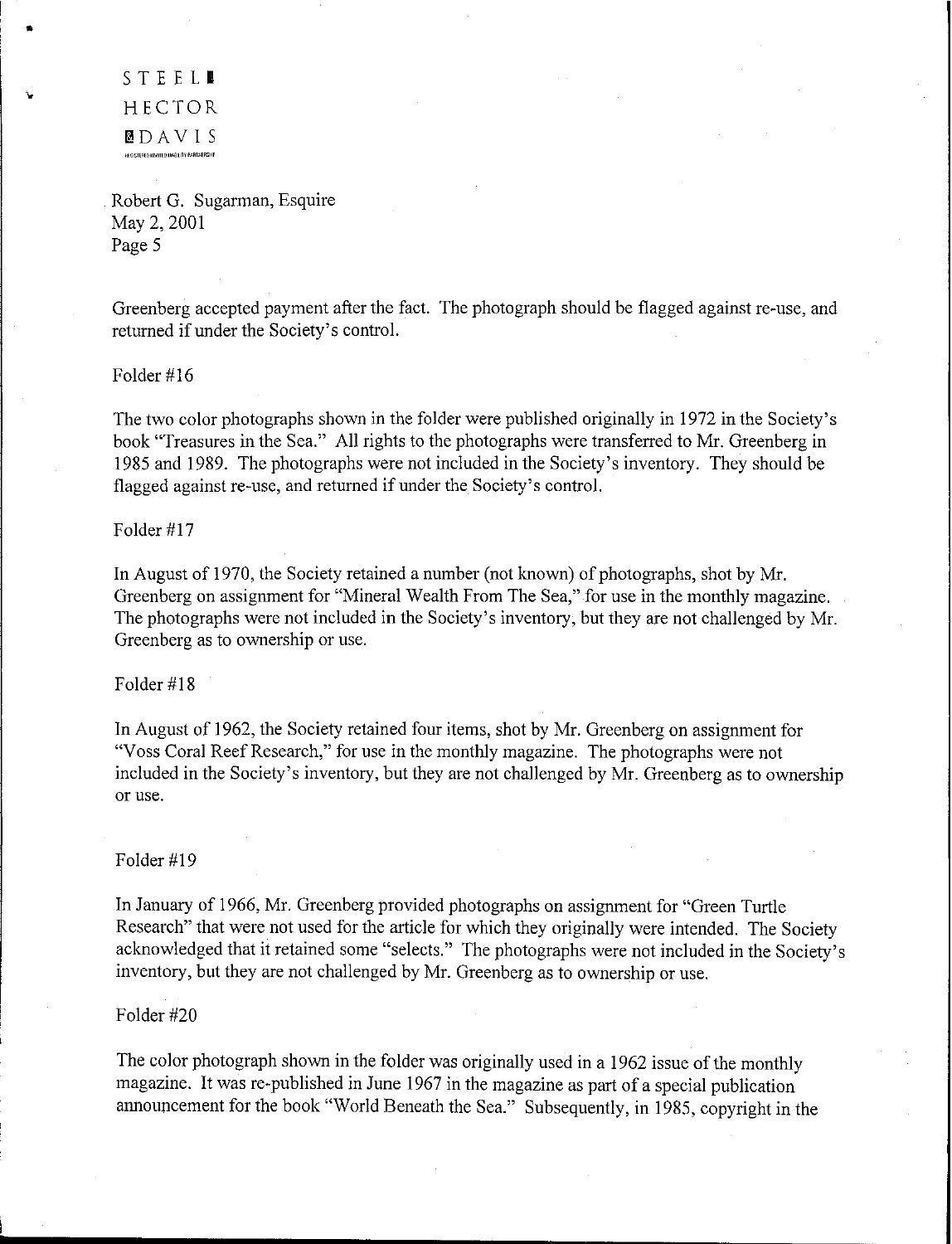STEEL. HECTOR **MDAVIS**<br><sub>maistriko.unataliasauri farikasishir</sub>

•

Robert G. Sugarman, Esquire May 2, 2001 Page 6

photograph was transferred to Mr. Greenberg. Although the photograph was included in the Society's inventory, it should be particularly flagged against re-use because of the additional publication that occurred in 1967.

#### Folder #21

The color photograph shown in the folder was not included in the Society's inventory. It is not challenged by Mr. Greenberg as to ownership or use.

#### Folder #22

The color photograph shown in the folder was included in the Society's inventory. It originally was published in a 1962 issue of the monthly magazine. It was subsequently published, on various dates and in various languages, in a Society book titled "How Animals Hide." In 1985, copyright in the photograph was transferred to Mr. Greenberg. Because of his concern over the additional use that was made, the photograph should be flagged against re-use.

#### Folder #23

The two color photographs shown in the folder. Copyright in the photograph at bottom was transferred to Mr. Greenberg in 1985; copyright in the top photograph was transferred to him in 1989. Notwithstanding the transfers, the photographs were published in a Chinese language version of the Society's book "Treasure in the Sea" in 1989. Neither photograph was included in the Society's inventory. Mr. Greenberg is not now challenging that publication. The photographs should be flagged against re-use.

#### Folder #24

The four color photographs shown in the folder belong to Mr. Greenberg as a consequence of the transfer to him of copyright in those four specific photographs in 1989. They were not included in the Society's inventory. The photographs should be flagged against re-use, and returned if under the Society's control.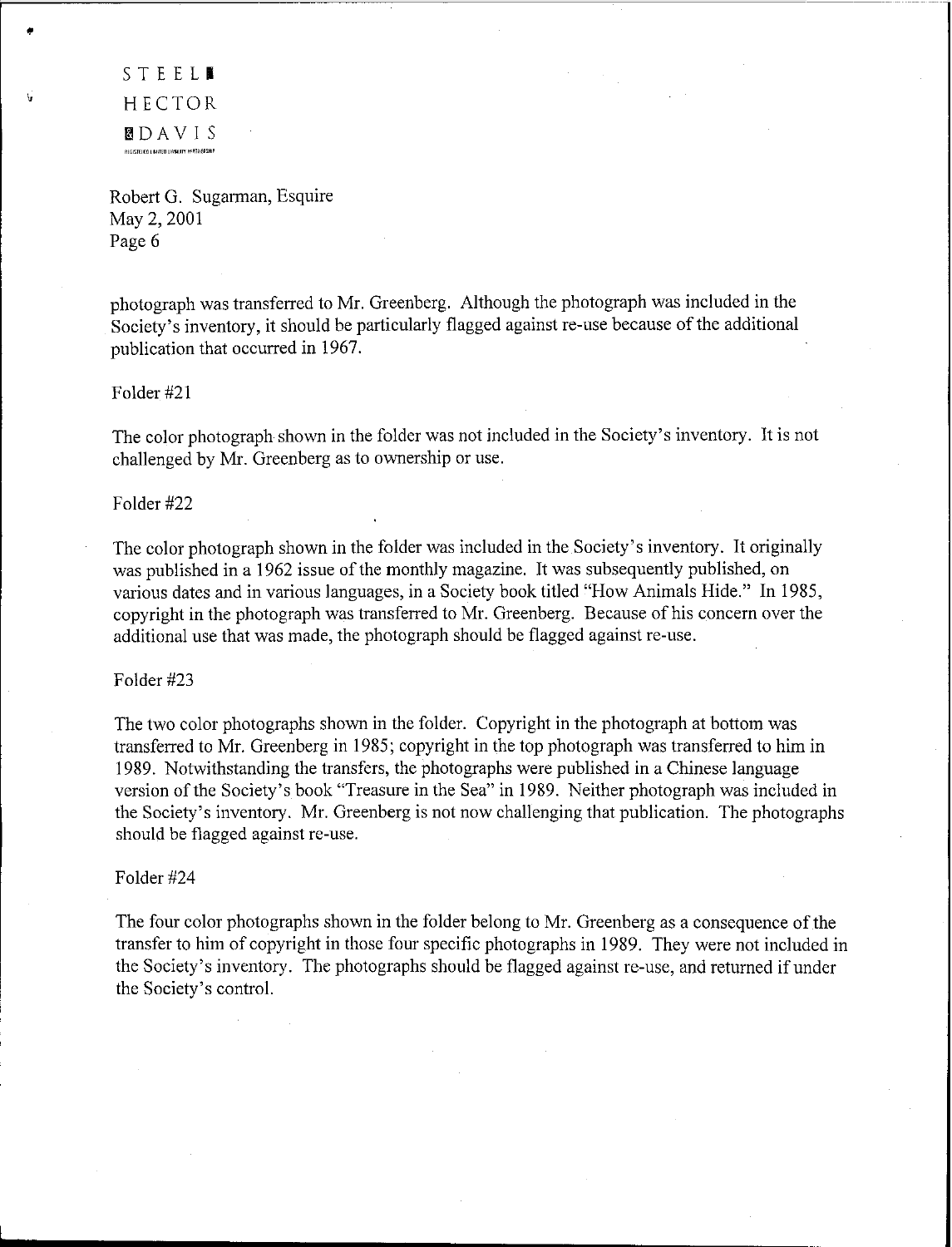STEEL**I** HECTOR lilDAVIS .<br>"G'C'ISAE'AED'I IMITERI LIABARTY PARTNERSAIP

,

Robert G. Sugarman, Esquire May 2, 2001 Page 7

If you or the Society have questions regarding the photographs identified above, please let me know.

Sincerely,

*I* | MMM DAV<br>Norman Davis

Enclosures

cc: Jerry Greenberg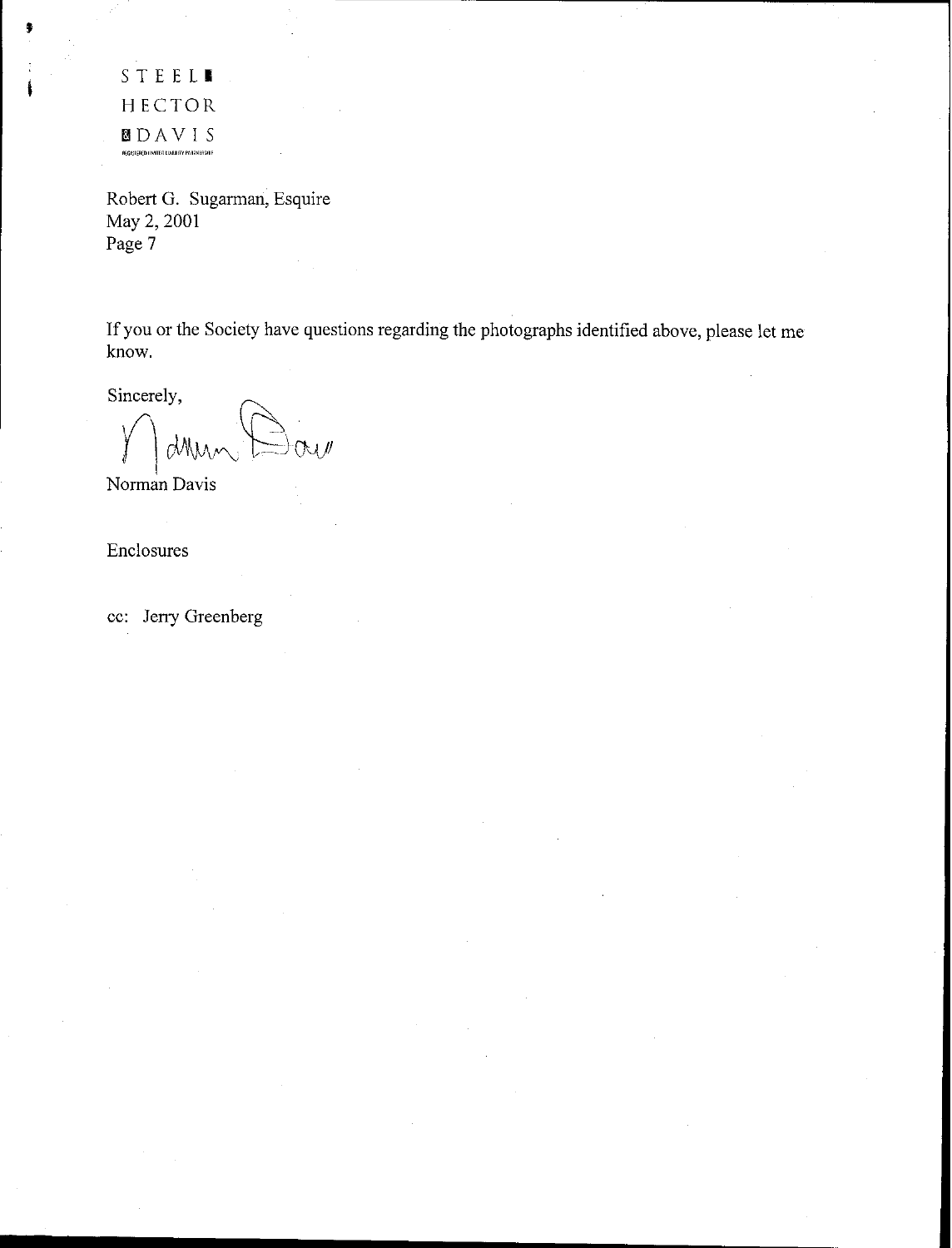## STEEL<sup>1</sup> HECTOR DDAV 1 S

Steel Hector & Davis LLP 200 South Biscayne Boulevard Miami, Florida 33131-2398 305.577.7000 305.577.7001 Fax

₹

**Norman Davis** 305.577.2988

May 2, 2001

.,.. ...-.

Robert G. Sugarman, Esq. Weil, Gotshal & Manges LLP 767 Fifth Avenue New York, NY 10153

#### Re: Jerry Greenberg, et al. v. National Geographic Society, et al.

Dear Bob:

You previously sent to us, pursuant to the settlement agreement with reference to Counts 1and II, an inventory ("inventory" in the discussion below) of what purportedly were all photographic materials in the Society's archives that in one way or another originated from Mr. Greenberg's cameras. We responded by producing documentation in support of Mr. Greenberg's republication rights to various items in the inventory.

Mr. Greenberg has provided us with information as to a number of photographs that were not included in the inventory but that have been used in the past by the Society, or that have existed in the Society's files, and that presumably are still within its possession. The essential purpose of this letter is to alert the Society to the existence, or possible existence, in its archives of additional materials that it should safeguard against further use. Some of the discussion below pertains to photographs and visual materials that may actually have been returned to Mr. Greenberg and are merely being flagged here for future reference. Our working assumption is that all original materials (chromes or dupes) have been returned; if, in any of the situations discussed below any original materials (or materials owned by Mr. Greenberg) still exist in the Society's archives, they should be returned to Mr. Greenberg. To the extent that any of the additional photographs are in the archive, it is disappointing, to say the least, that they were not previously accounted for. The discussion below relates to the numerous photographic exhibits that are enclosed with this letter, and each will be mentioned briefly.

#### Folder #1

In 1970, II photographs from Mr. Greenberg's personal files were used in the "Vacationland U.S.A." book published by the Society. The usage was limited to that book. The chromes were returned to him in due course, but one photograph was later re-used as discussed in #2 below. f

West Palm Beach 561.650.7200 561.655.1509 Fax Tallahassee 904.222.2300 904.222.8410 Fax

Key West 305.292.7272 305.292.7271 Fax Caracas 582.9514105 582.951.4106 Fax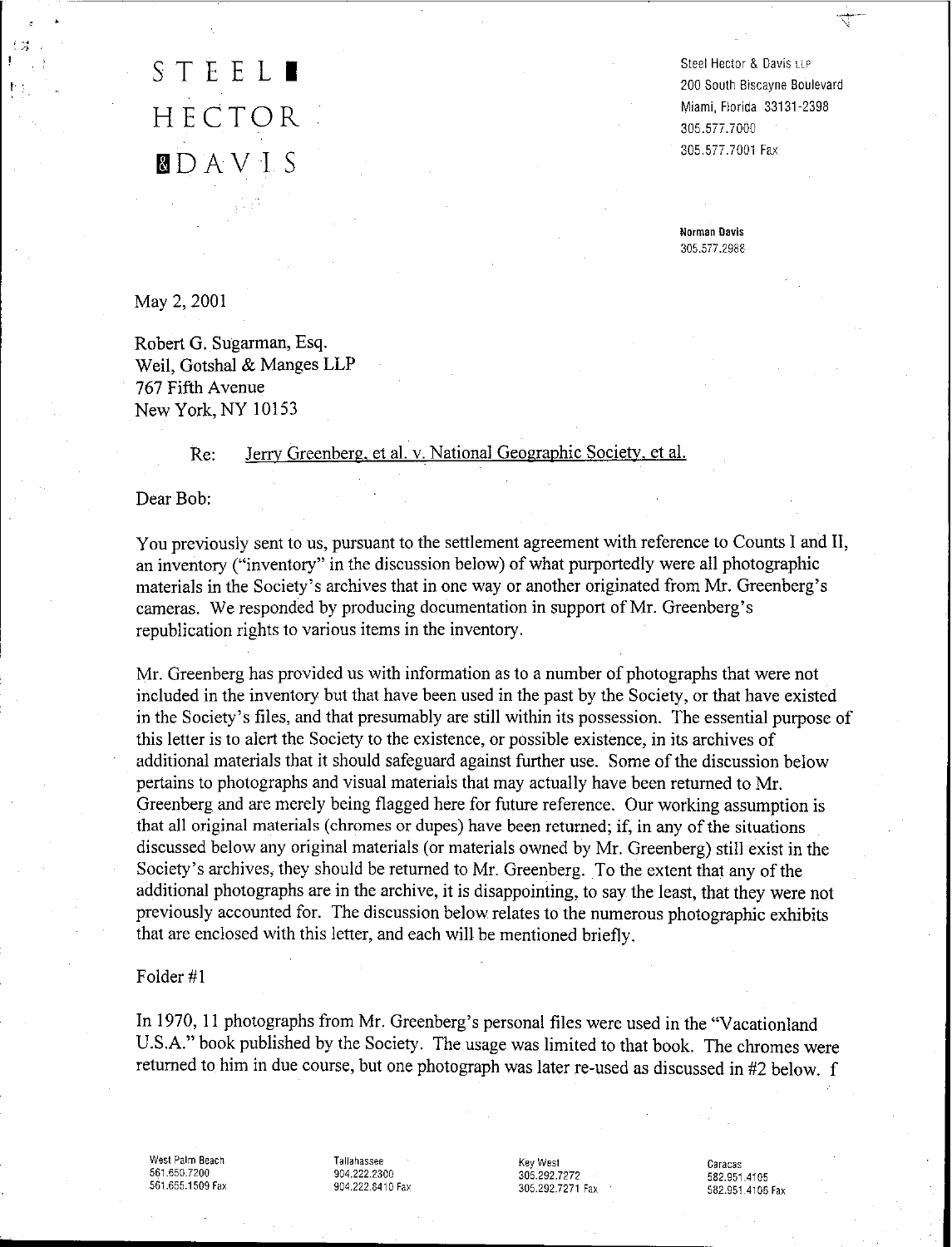STEELI HECTOR I3DAVIS RICISTERED LIMITED LABBITY PARTMERS

Robert G. Sugarman, Esquire May 2, 2001 Page 2

any visual materials regarding the 11 photographs are on file they should be flagged against reuse, and returned if under the Society's control.

Folder #2

The color photograph shown in the folder appeared in the "Vacationland U.S.A." book mentioned above. In May of 1970, the photograph appeared in the Society's monthly magazine as part of a promotion for the vacation book. That use was not authorized in advance. This experience illustrates that, notwithstanding the return to Mr. Greenberg of his chromes, other usable materials were retained by the Society. The photograph should be flagged against re-use, and returned if under the Society's control.

#### Folder #3

The color photograph shown in the folder first appeared in the Society's "World Beneath the Sea" in 1967. In 1975, Mr. Greenberg and the Society negotiated a one-time re-use of the photograph in a special membership promotion booklet. The Society's payment voucher even uses a Greenberg file number, JG-972. Any materials still on file should be returned.

#### Folder #4

In 1970, the Society used one Greenberg photograph in its book "Undersea Treasures," and paid him for the use. Twenty-seven photographs were submitted to the Society at the time for possible use in the book. The photographs should be returned if under the Society's control.

#### Folder #5

The color photograph shown in the folder was used in Traveler Magazine in 1985. In 1994, the Society published the photograph again, without permission, in the same magazine. In correspondence contained in the folder, Mr. Greenberg accepted payment and an apology for the unauthorized use, but he also insisted on the return of all of his materials. Later in 1994, 14 duplicate transparencies were returned, but he believes that others exist. Any photograph from the 1985 publication should be flagged against re-use, and returned if under the Society's control.

#### Folder #6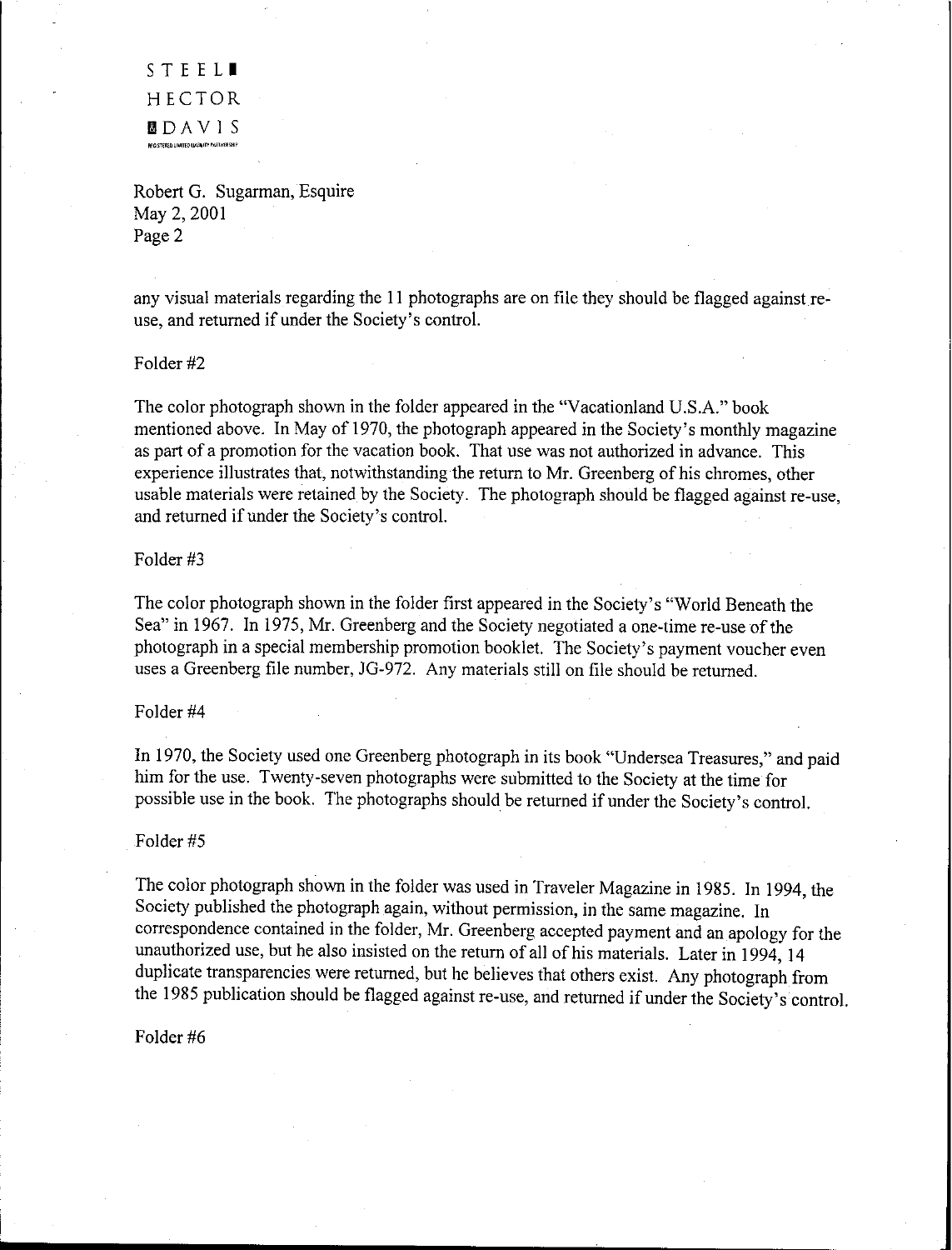STEELI HECTOR **b** D A V I S<br>Registrald linalis d'ilabrity partnership

Robert G. Sugarman, Esquire May 2, 2001 Page 3

The shark photographs shown in the folder, from Mr. Greenberg's personal file, were submitted in 1963 to supplement coverage for an article. The seven photographs were not used in the article, but he has no record that they were returned. The photographs should be flagged against re-use, and returned if under the Society's control.

#### Folder #7

The 26 color photographs shown in the folder all originally appeared in two articles in the Society's magazine for which Mr. Greenberg provided coverage. They were republished in the 1965 and 1969 editions of the Society's book "Wondrous World of Fishes." The photographs were included in the inventory provided by the Society, but we are listing them here because of the re-use that occurred. Copyright in all of the photographs was assigned to Mr. Greenberg in 1985. All of the photographs should be flagged against re-use, and returned if under the Society's control.

#### Folder #8

The seven color photographs shown in the folder, all from Mr. Greenberg's personal files, were used in the Society's book "Wondrous World of Fishes" in 1965 and 1969. The Society returned the originals but apparently retained dupes of each photograph. One photograph was used subsequently without permission. All of the photographs should be flagged against re-use, and returned if under the Society's control.

#### Folder #9

The 20 color photographs shown in the folder, all from Mr. Greenberg's personal files, were used with permission in the 1967 and 1973 versions of the Society's "World Beneath the Sea." It is not clear whether the originals were returned. It is less clear whether any dupes were retained. All of this material should be flagged against re-use, and returned if under the Society's control.

#### Folder #10

This folder is included to indicate 12 color photographs that were not included in the Society's inventory, but that are not challenged by Mr. Greenberg as to ownership or use.

Folder #11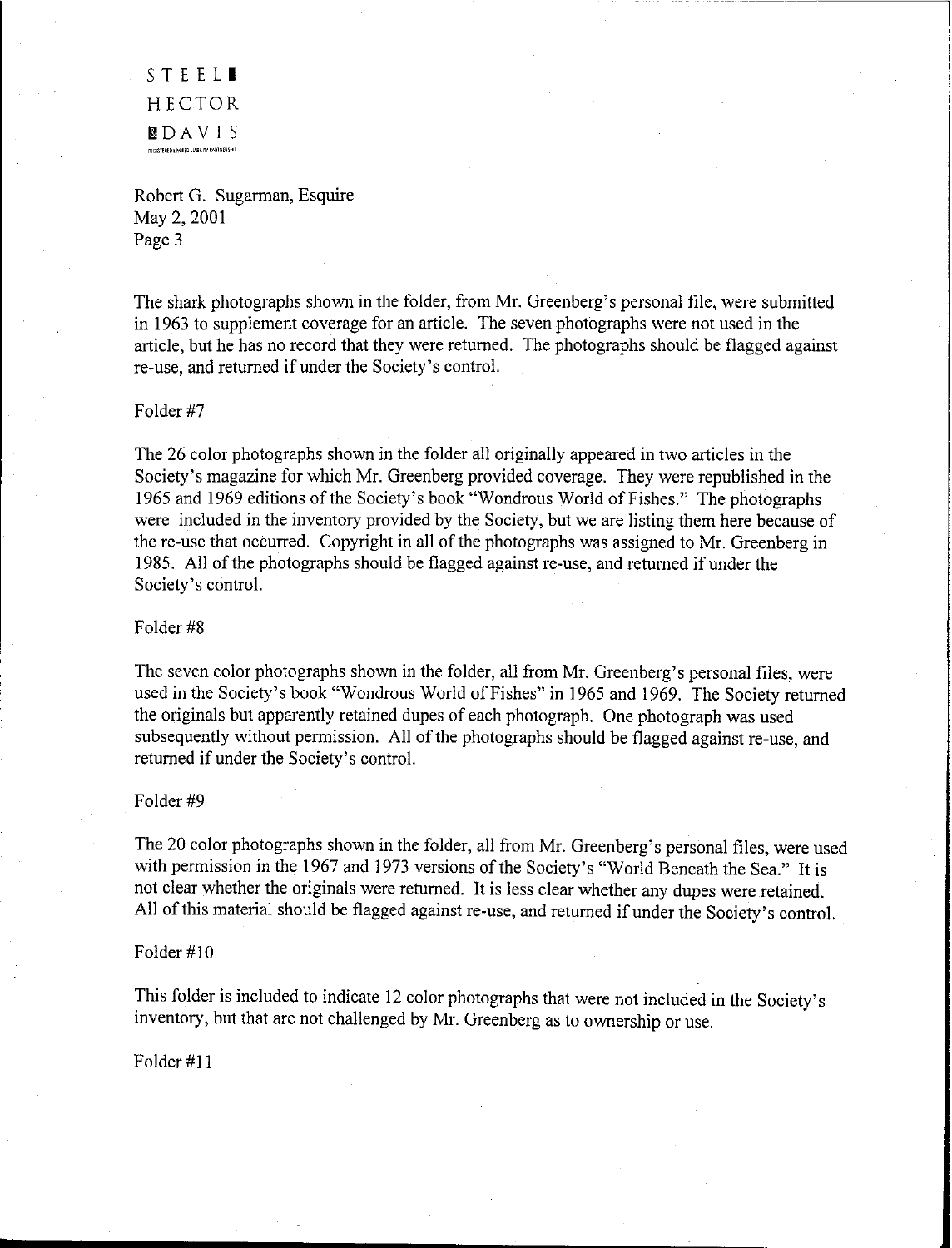STEELI HECTOR llDAVIS **BEGISTERED IN ITED HABILIT** 

Robert G. Sugarman, Esquire May 2, 2001 Page 4

The color photograph shown in the folder (or one like it) was loaned to Dave Bridge so he could make a personal print for his own use. It appeared, with Mr. Greenberg's consent, in the 1947- 1969 Cumulative Index of the Society's monthly magazine. The photograph was not included in the Society's inventory. The photograph should be flagged against re-use, and returned if under the Society's control.

#### Folder #12

In the inventory, 60 "selects" pulled by the Society in 1961 from a group of photographs taken by Mr. Greenberg for the Key Largo story (the selects were not used in the article) were identified. The color photograph shown in the folder was also in the Key Largo group but was not listed in the inventory. It was not one of the "selects" chosen by editor Bill Garrett in 1961, and Mr. Greenberg is thus the owner pursuant to the written assignment to which he agreed. The photograph was published in an article in the Society's monthly magazine in November 1963. The photograph should be flagged against any further re-use, and returned if under the Society's control.

#### Folder #13

The color photograph shown in the folder is another in the Key Largo group, discussed above, that was not listed in the inventory and was not one of the Garrett "selects." Mr. Greenberg owns rights to the photograph. The photograph was published in an article in the Society's monthly magazine in August 1963. The photograph should be flagged against any further re-use, and returned if under the Society's control.

#### Folder #14

The two color photographs shown in the folder were published in 1964 in the June issue of the monthly magazine. These photographs were not included in the Society's inventory, but they are not challenged by Mr. Greenberg as to ownership or use.

#### Folder #15

The color photographs shown in the folder was published originally in "Wondrous World of Fishes" in 1965. A letter from the Society to Mr. Greenberg in that year indicated that the original chrome for the photograph was returned to him. In the National Geographic School Bulletin of February 1970, however, the photograph appeared again without consultation, but Mr.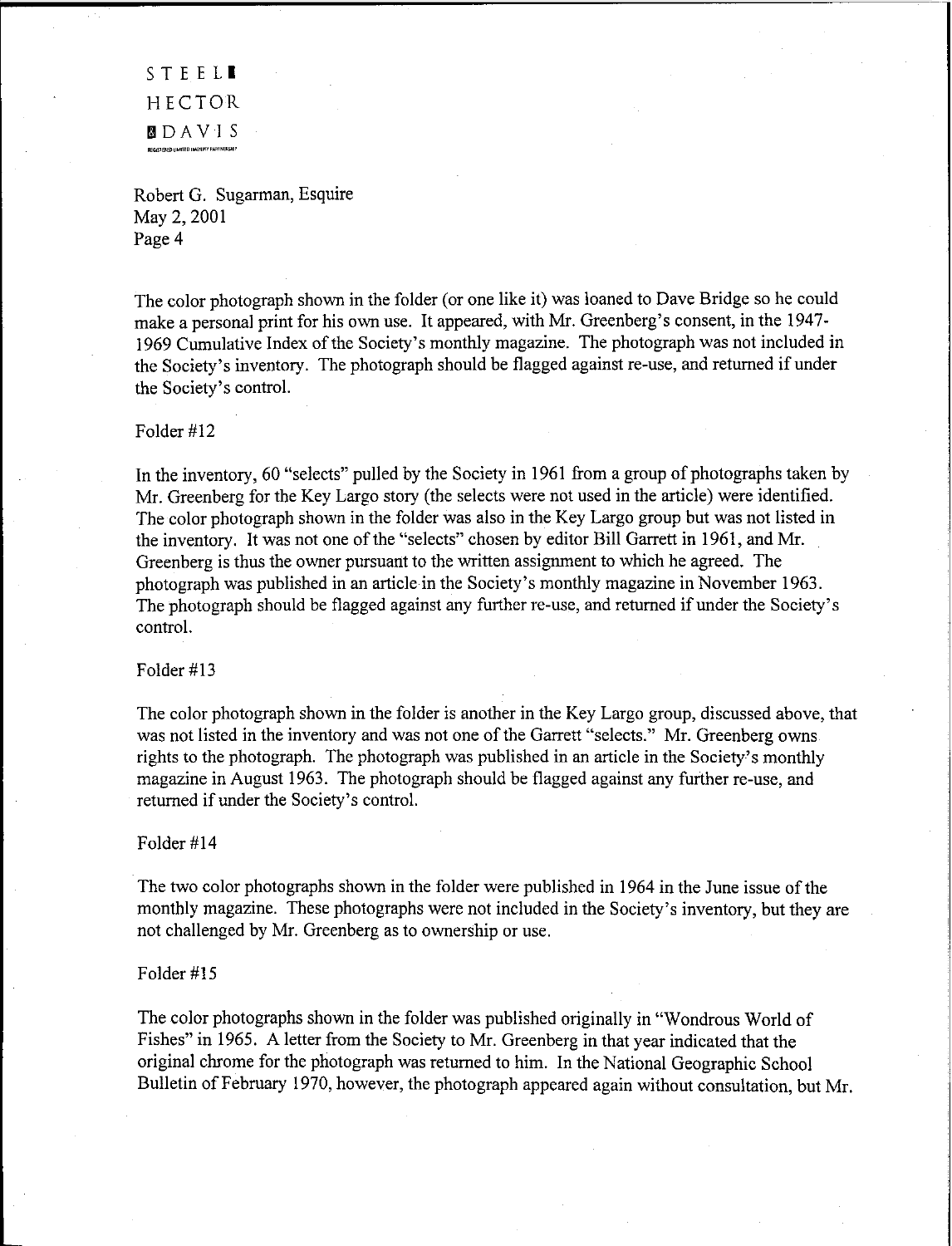STEELI HECTOR **b.** DAVIS<br>Anggregari pungkin pungkun perantik prasilir

Robert G. Sugarman, Esquire May 2, 2001 Page 5

Greenberg accepted payment after the fact. The photograph should be flagged against re-use, and returned if under the Society's control.

#### Folder #16

The two color photographs shown in the folder were published originally in 1972 in the Society's book "Treasures in the Sea." All rights to the photographs were transferred to Mr. Greenberg in 1985 and 1989. The photographs were not included in the Society's inventory. They should be flagged against re-use, and returned if under the Society's control.

#### Folder #17

In August of 1970, the Society retained a number (not known) of photographs, shot by Mr. Greenberg on assignment for "Mineral Wealth From The Sea," for use in the monthly magazine. The photographs were not included in the Society's inventory, but they are not challenged by Mr. Greenberg as to ownership or use.

#### Folder #18

In August of 1962, the Society retained four items, shot by Mr. Greenberg on assignment for "Voss Coral Reef Research," for use in the monthly magazine. The photographs were not included in the Society's inventory, but they are not challenged by Mr. Greenberg as to ownership or use.

#### Folder #19

In January of 1966, Mr. Greenberg provided photographs on assignment for "Green Turtle Research" that were not used for the article for which they originally were intended. The Society acknowledged that it retained some "selects." The photographs were not included in the Society's inventory, but they are not challenged by Mr. Greenberg as to ownership or use.

#### Folder #20

The color photograph shown in the folder was originally used in a 1962 issue of the monthly magazine. It was re-published in June 1967 in the magazine as part of a special publication announcement for the book "World Beneath the Sea," Subsequently, in 1985, copyright in the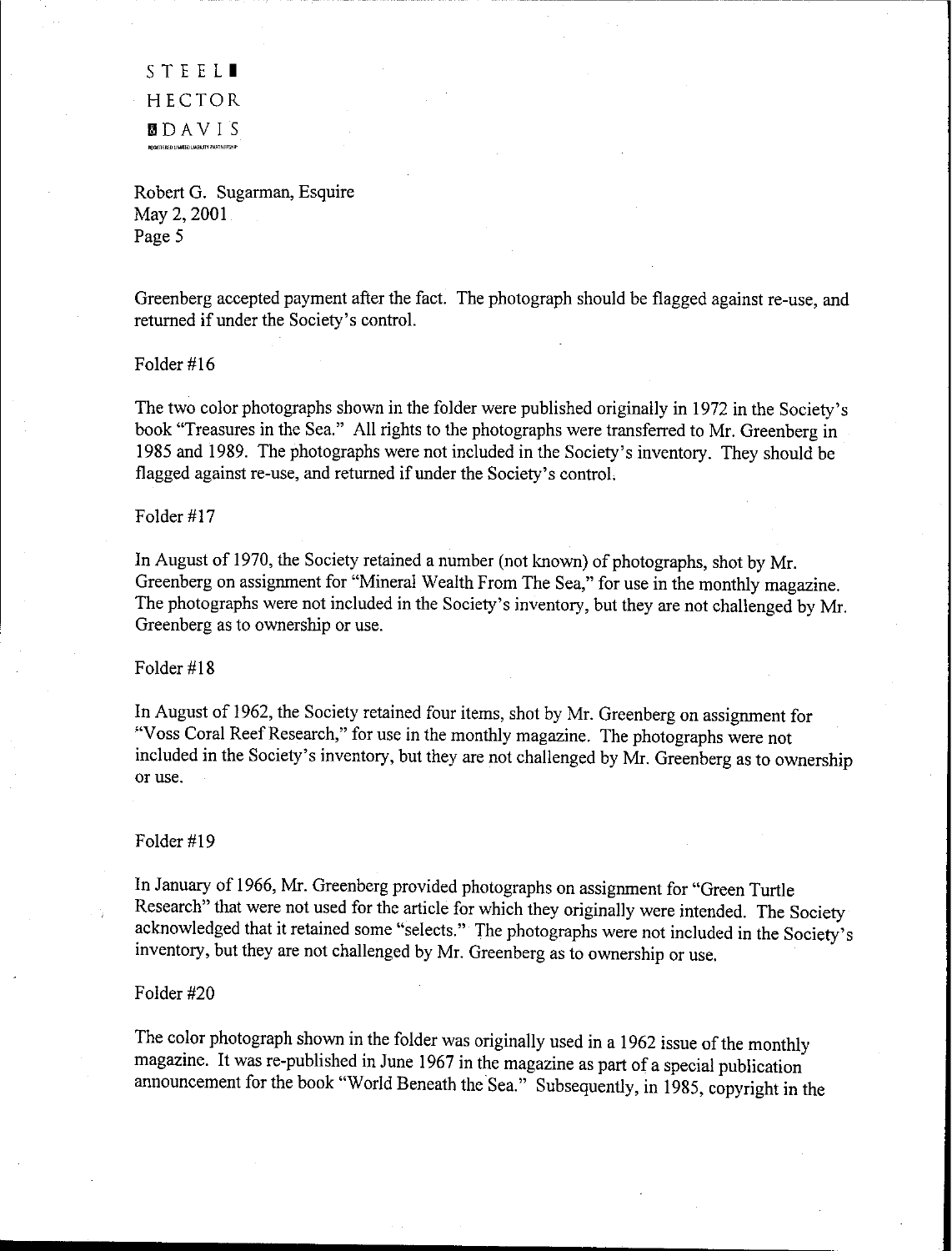STEELI HECTOR &lDAVIS excist FARG Lind (TED LABALITY PARTNERSH

Robert G. Sugarman, Esquire May 2, 2001 Page 6

photograph was transferred to Mr. Greenberg. Although the photograph was included in the Society's inventory, it should be particularly flagged against re-use because of the additional publication that occurred in 1967.

Folder #21

The color photograph shown in the folder was not included in the Society's inventory. It is not challenged by Mr. Greenberg as to ownership or use.

#### Folder #22

The color photograph shown in the folder was included in the Society's inventory. It originally was published in a 1962 issue of the monthly magazine. It was subsequently published, on various dates and in various languages, in a Society book titled "How Animals Hide." In 1985, copyright in the photograph was transferred to Mr. Greenberg. Because of his concern over the additional use that was made, the photograph should be flagged against re-use.

#### Folder #23

The two color photographs shown in the folder. Copyright in the photograph at bottom was transferred to Mr. Greenberg in 1985; copyright in the top photograph was transferred to him in 1989. Notwithstanding the transfers, the photographs were published in a Chinese language version of the Society's book "Treasure in the Sea" in 1989. Neither photograph was included in the Society's inventory. Mr. Greenberg is not now Challenging that publication. The photographs should be flagged against re-use.

#### Folder #24

The four color photographs shown in the folder belong to Mr. Greenberg as a consequence of the transfer to him of copyright in those four specific photographs in 1989. They were not included in the Society's inventory. The photographs should be flagged against re-use, and returned if under the Society's control.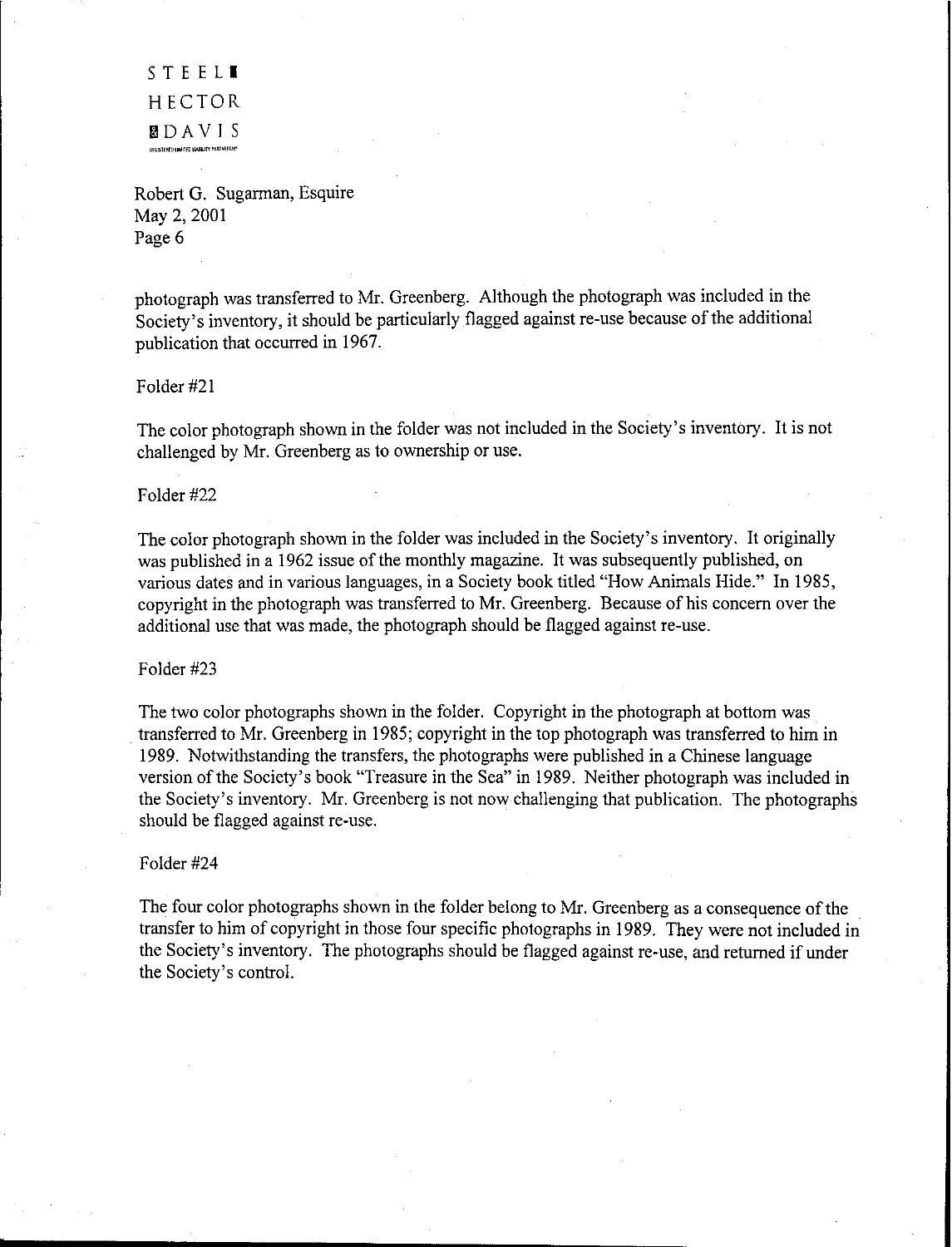STEELI HECTOR &lDAVIS .<br>"Registered Limited Liabury Partnership"

Robert G. Sugarman, Esquire May 2, 2001 Page 7

If you or the Society have questions regarding the photographs identified above, please let me know.

Sincerely,

 $\overline{O}$ 

Norman Davis

Enclosures

cc: Jerry Greenberg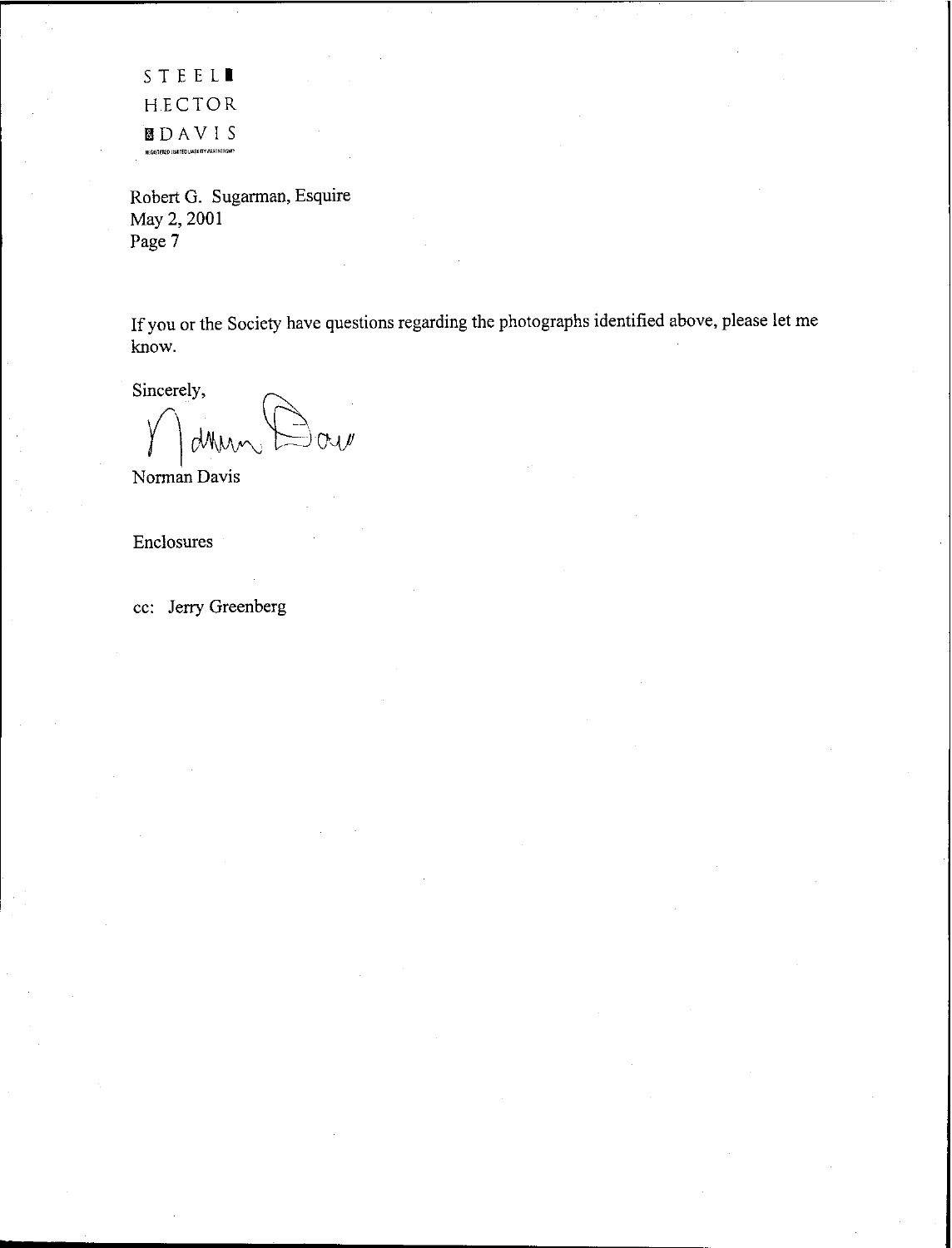GREEN FLAG<br>#10#13,<br>#17,#18,<br>#17,#21

April25, 2001

Robert G, Sugarman, Esq. Weil, Gotshal& MangesLLP 767 Fifth Avenue New York, NY 10153

> Re: Jerry Greenberg, et al. v. National Geographic Society, et al.

Dear Bob:

You previously sent to us, pursuant to the settlement agreement with reference to Counts I and II, an inventory ("inventory" in the discussion below) of what purportedly were all photographic materials in the Society's archives that in one way or another originated from Mr. Greenberg's cameras. We responded by producing documentation in supportof Mr. Greenberg's republication rights to various items in the inventory.

Mr. Greenberg has provided us with information as to a number of photographs that were not included in the inventory but that have been used in the past by the Society, or that have existed in the Society's files, and that presumably are stillwithin its possession. The essentialpurpose of this letter is to alert the Society to the existence, or possible existence, in its archives of additional materials that it should safeguard against further use. Some of the discussion below pertains to photographs and visual materials that may actually have been returned to Mr. Greenberg and are merely being flagged here for future reference. Our working assumption is that all original materials (chromes or dupes) have been returned; if, in any of the situations discussed below any original materials (or materials owned by Mr. Greenberg) still exist in the Society's archives, they should be returned to Mr. Greenberg. To the extent that any of the additional photographs are in the archive, it is disappointing, to say the least, that they were not previously accounted for. The discussion below relates to the numerous photographic exhibits that are enclosed with this letter, and each will be mentioned briefly.

#### folder #1

In 1970, 11 photographs from Mr. Greenberg's personal files were used in the "Vacationland U.S.A." book published by the Society. The usage was limited to that book. The chromes were returned to him in due course, but one photograph was later re-used as discussed in #2 below. If



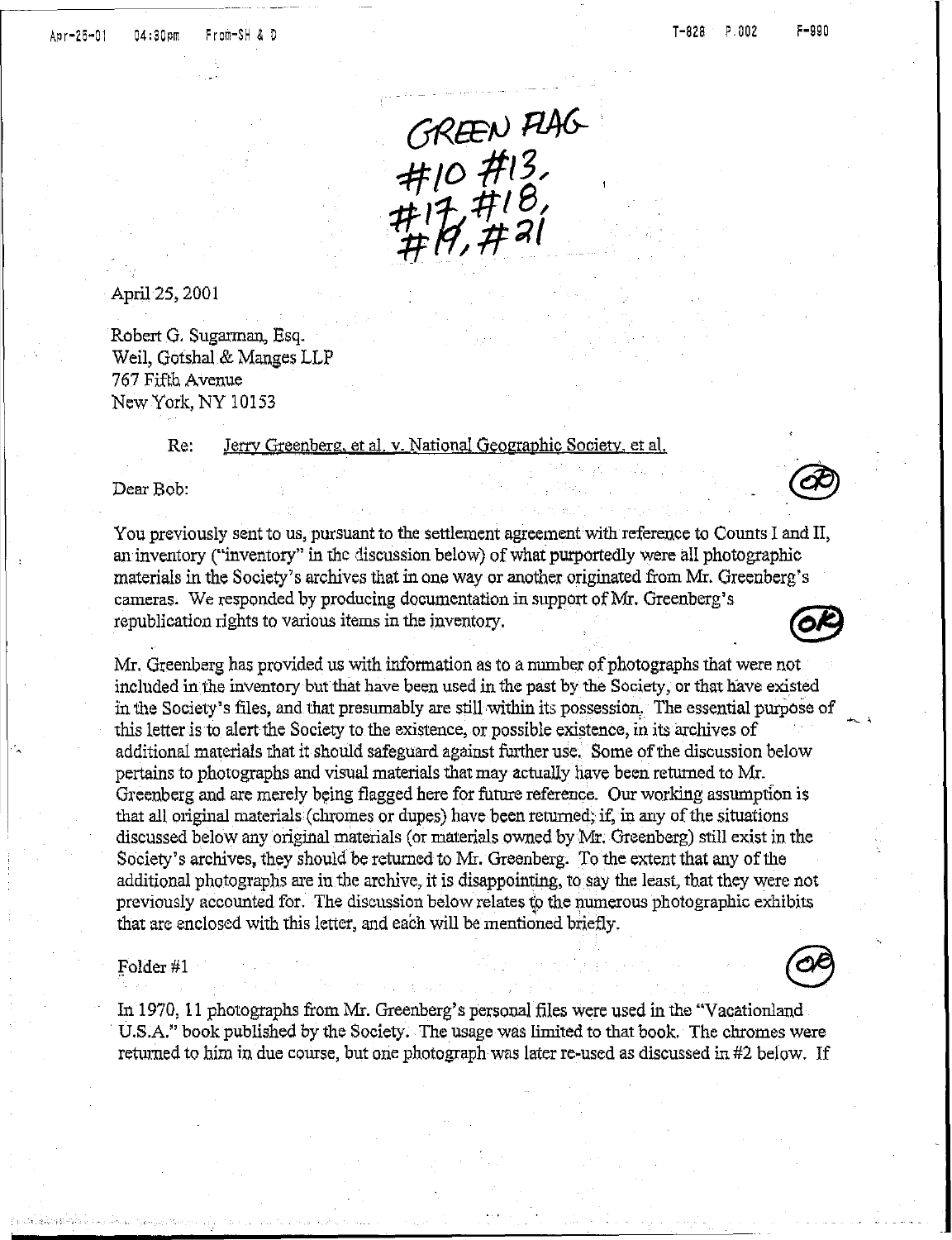

any visual materials regarding the 11 photographs are on file they should be flagged against reuse, and returned if under the Society's control.

#### Folder#2



as part of a promotion for the vacation book. That use was not authorized in advance. This experience illustrates that, notwithstanding the return to Mr. Greenberg of his chromes, other usable materials were retained by the Society. The photograph should be flagged againstre-use, and returned if under the Society's control.

#### Folder#3

The color photograph shown in the folder first appeared in the Society's "World Beneath the Sea" in 1967. In 1975, Mr. Greenberg and the Society negotiated a one-time re-use of the photograph in a special membership promotion booklet. The Society's payment voucher even uses a Greenberg file number, JG-972. Any materials still on file should be returned.

#### Folder#4

ty at the time for<br>the Society's control.

#### $Folder~#5$

, .

1\_ - - - - -- -- - - - <sup>u</sup> - <sup>m</sup> <sup>u</sup> - - - - - - -- - - \_\_ - <sup>u</sup> - - - - - - - - - - - - - - - - \_.-

.. The color photograph shownin the folder was used in Traveler Magazine in 1985. In 1994, the Society published the photograph again, without permission; in the same magazine. In correspondence contained in the folder, Mr. Greenberg accepted payment and an apology for the unauthorized use, but he also insisted on the return of all of his materials. Later in 1994, 14 duplicate transparencies were returned, but he believes that others exist. Any photograph from the 1985 publication should be flagged against re-use, and returned if under the Society's control.

#### Folder #6

The shark photographs shown in the folder, from Mr. Greenberg's personal file, were submitted in 1963 to supplement coverage for an article. The seven photographs were not used in the article, but he has no record that they were returned. The photographs should be flagged against re-use, and returned if under the Society's control.





 $\circledcirc$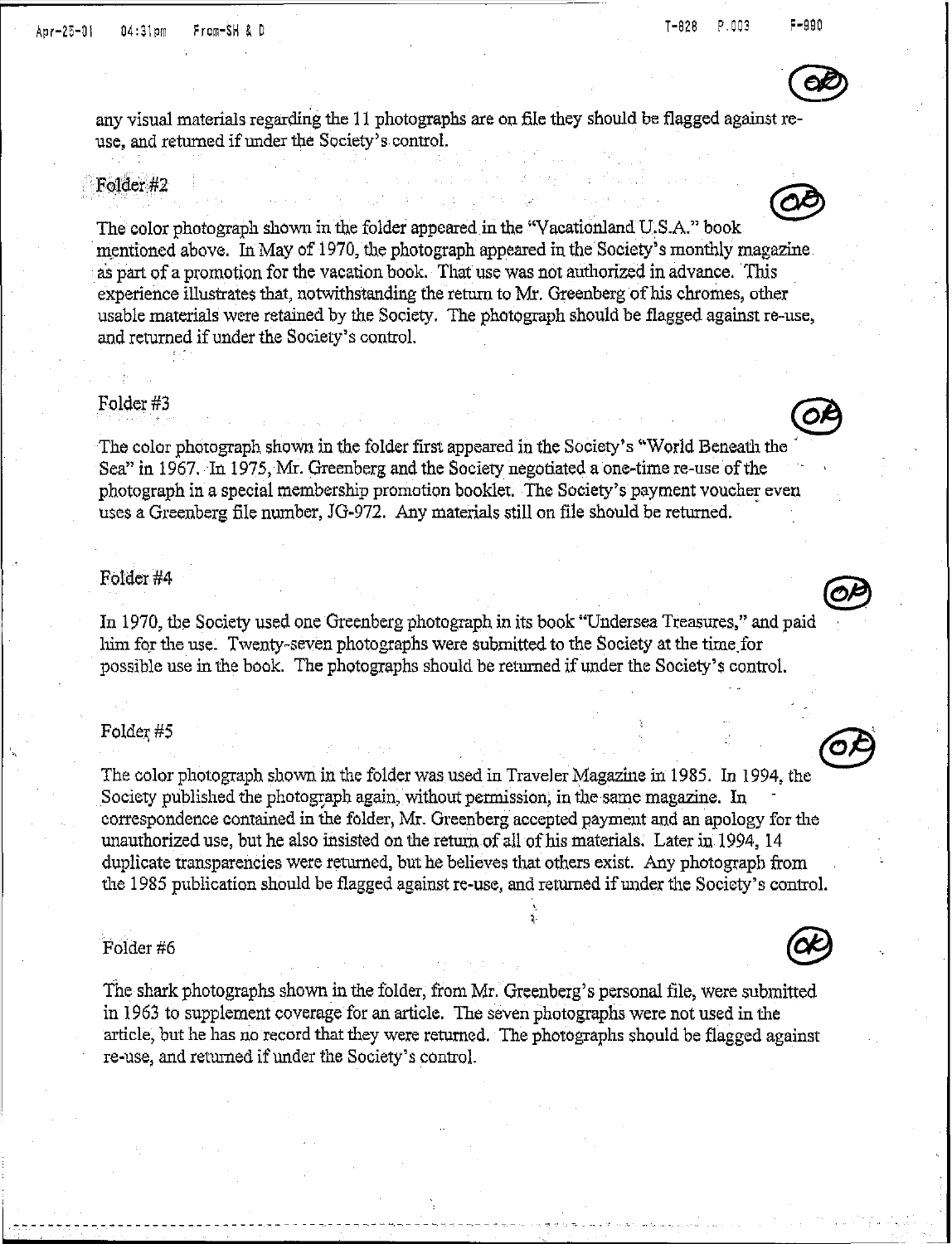### Folder#7

The 26 color photographs shown in the folder all originally appeared in two articles in the Society's magazine for which Mr. Greenberg provided coverage. They were republished in the 1965 and 1969 editions of the Society's book "Wondrous World of Fishes." The photographs were included in the inventory provided by the Society, but we are listing them here because of the re-use that occurred. Copyright in all of the photographs was assigned to Mr. Greenberg in 1985. All of the photographs should be flagged against re-use, and returned if under the Society's'control.

## Folder #8  $\qquad \qquad \qquad \qquad \qquad \qquad \textbf{C}$

The seven color photographs shown in the folder, all from Mr. Greenberg's personal files, were . used in the Society's book "Wondrous Worldof Fishes"in 1965 and 1969. The Society returned the originals but apparently retained dupes of each photograph. One photograph was used subsequently without permission. All of the photographs should be flagged against re-use, and returned if under the Society's control.

#### **Folder#9**

The 20 color photographs shown in the folder, all from Mr. Greenberg's personal files, were used with permission in the 1967 and 1973 versions of the Society's "World Beneath the Sea." It is not clear whether the originals were returned. It is less clear whether any dupes were retained, All of this material should be flagged against re-use, and returned if under the Society's control.

### $Folder #10$   $\bigg\{$  GREEN FLAG

This folder is included to indicate 12 color photographs that were not included in the Society's inventory, but that are not challenged by Mr. Greenberg as to ownership or use.

#### Folder #11

**------------------------------------------------------**- - - - -

The color photograph shown in the folder (or one like it) was loaned to Dave Bridge so he could make a personal print for his own use. It appeared, with Mr. Greenberg's consent, in the 1947-1969Cumulative Index of the Society's monthly magazine. TIle photograph was not included in the Society's inventory. The photograph should be flagged against re-use, and returned if under the Society's control.



 $\bigodot$ 

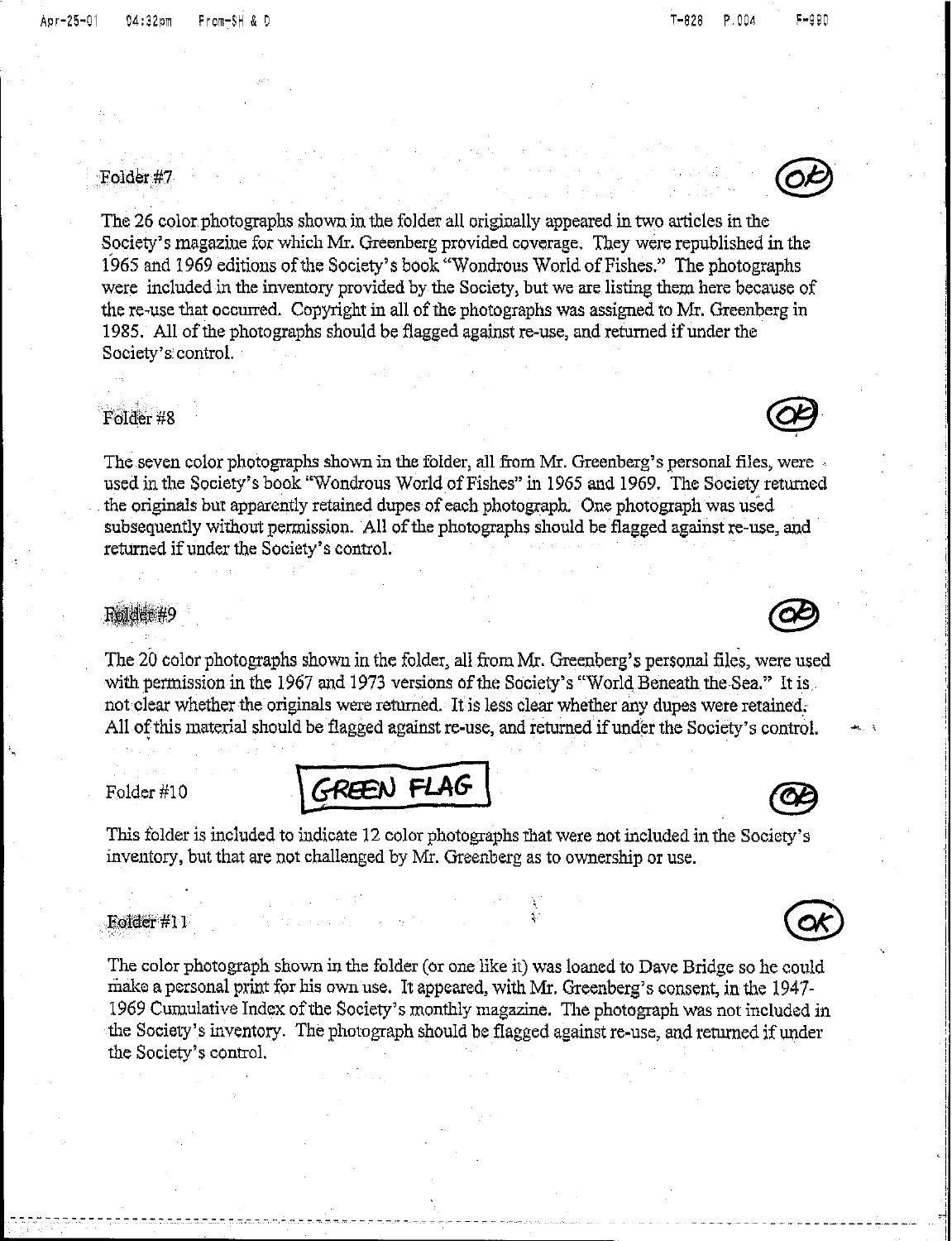P.uus  $1 - 828$ 

#### -чян

# Folder#12  $\qquad \qquad \qquad \mathbf{G}$

In the inventory, 60 "selects" pulled by the Society in 1961 from a group of photographs taken by Mr. Greenberg for the Key Largo story(the selectswere not used in the article)were identified. The color photograph shown in the folder was also in the Key Largo group but was not listed in the inventory. It was not one of the "selects" chosen by editor Bill Garrett in 1961, and Mr. Greenberg is thus the owner pursuant to the written assignment to which he agreed. The photograph was published in an article in the Society's monthly magazine in November 1963. The photograph should be flagged against any further re-use, and returned if under the Society's control.

#### Folder #13

The color photograph shown in the folder is another in the Key Largo group, discussed above, that was not listed in the inventory and was not one of the Garrett "selects." Mr. Greenberg owns rights to the photograph. The photograph was published in an article in the Society's monthly. magazine in August 1963. The photograph should be flagged against any further re-use. AND RETURNED IF UNDER THE SOCIETY'S CONTROL.

#### Folder#14

The two color photographs shown in the folder were published in 1964 in the June issue of the monthly magazine. These photographs were not included in the Society's inventory, but they are not challenged by Mr. Greenberg as to ownership or use.

**tG-Re:N** *FLAG- \*

#### Folder #15

The color photographs shown in the folder was published originally in "Wondrous World of Fishes" in 1965. A letter from the Society to Mr. Greenberg in that year indicated that the original chrome for the photograph was returned to him. In the National Geographic School Bulletin of February 1970, however, the photograph appeared again without consultation, but Mr. Greenberg accepted payment after the fact. The photograph should be flagged against re-use, and returned if under the Society's control.

#### Folder #16

The two color photographs shown in the folder were published originally in 1972 in the Society's book "Treasures in the Sea." All rights to the photographs were transferred to Mr. Greenberg in 1985 and 1989. The photographs were not includedin the Society's inventory. They should be flagged against re-use, and returned if under the Society's control.

**-------------------------------------------------------------------------------------------------------**



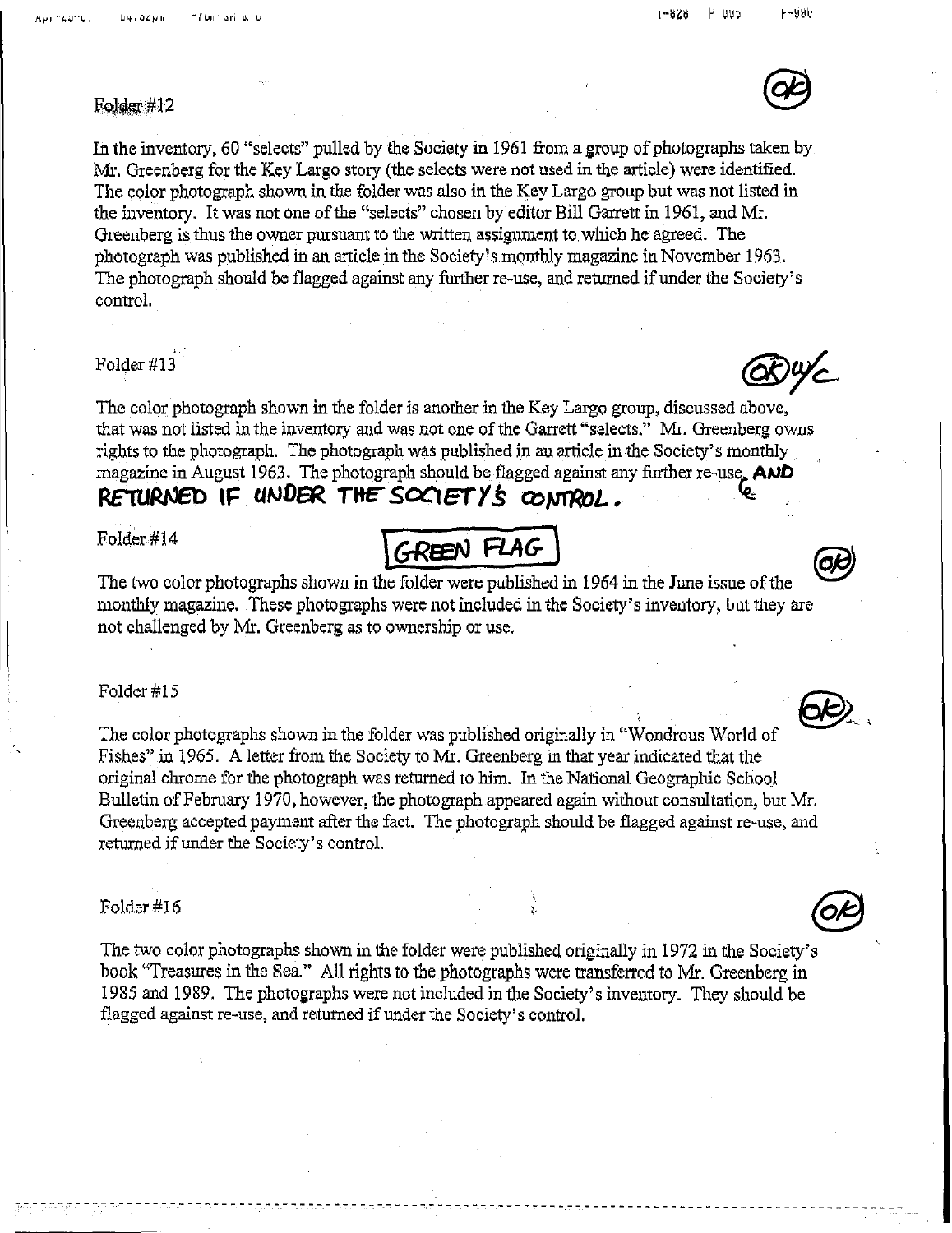

In August of 1970, the Society retained a number (not known) of photographs, shot by Mr. Greenberg on assignment for "Mineral Wealth From The Sea," for use in the monthly magazine. The photographs were not included in the Society's inventory, but they are not challenged by Mr. Greenberg as to ownership or use.



GREEN FLAG

In August of 1962, the Society retained four items, shot by Mr. Greenberg on assignment for "Voss Coral Reef Research," for use in the monthly magazine. The photographs were not included in the Society'sinventory, but they arenot challenged by Mr. Greenberg as to ownership or use.

Folder#19



The color photograph shown in the folder was originally used in a 1962 issue of the monthly magazine. It was re-published in June 1967 in the magazine as part of a special publication announcement for the book "World Beneath the Sea." Subsequently, in 1985, copyright in the photograph wastransferred to Mr. Greenberg. Although the photograph wasincluded in the Society's inventory, it should be particularly flagged against re-use because of the additional publication that occurred in 1967. ,

Folder #21

GREEN FLAG

The color photograph shown in the folder was not included in the Society's inventory. It is not challenged by Mr. Greenberg as to ownership or use.  $\sqrt{ }$ 

#### "Folder #22

--------- 'e\_ ,

The color photograph shown in the folder was included in the Society's inventory. It originally was published in a 1962 issue of the monthly magazine. It was subsequently published, on various dates and in various languages, in a Society book titled "How Animals Hide." In 1985,







~-------------------------------------------------- .~